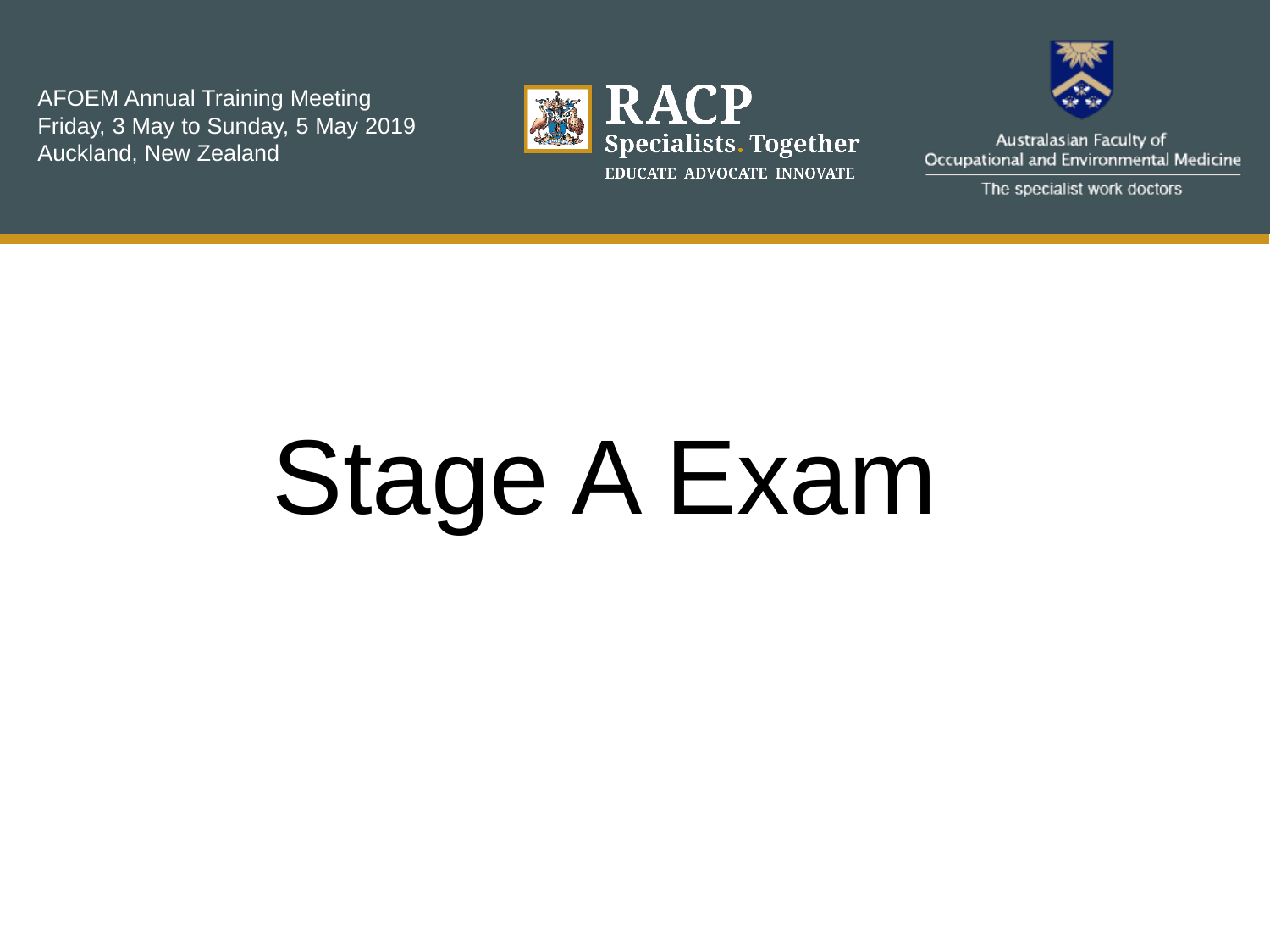# **Stage A and B Examinations Overview**

# Eligibility to take part in Stage A and B Examinations

Candidates are eligible to undertake summative assessments if, by the closing date, they:

- are eligible for certification of the preceding six month training period as indicated by the timely submission of learning plans (including self-evaluation), formative assessments and Training Status Reports approved by the Educational Supervisor and TPD
- have submitted an appropriate application form where necessary before the applications closing date. It is the responsibility of the candidate to ensure that the application is lodged by the due date; no application will be accepted after this date
- are fully financial. ۰

Trainees may attempt either or both of the Stage B Written and Practical Examinations in any year or order, subject to meeting the above eligibility requirements. However, any trainee who has entered the program at Stage A must complete that stage before attempting the summative assessments for Stage B.

# **Exam Attempt Limit**

# For trainees who commenced training before 2019

Trainees who are unable to complete the Stage A or Stage B Examinations within 5 attempts at each are not eligible to continue in training.

# For trainees who commenced training from 2019 onwards

Trainees who are unable to complete the Stage A or Stage B Examinations within 3 attempts at each are not eligible to continue in training.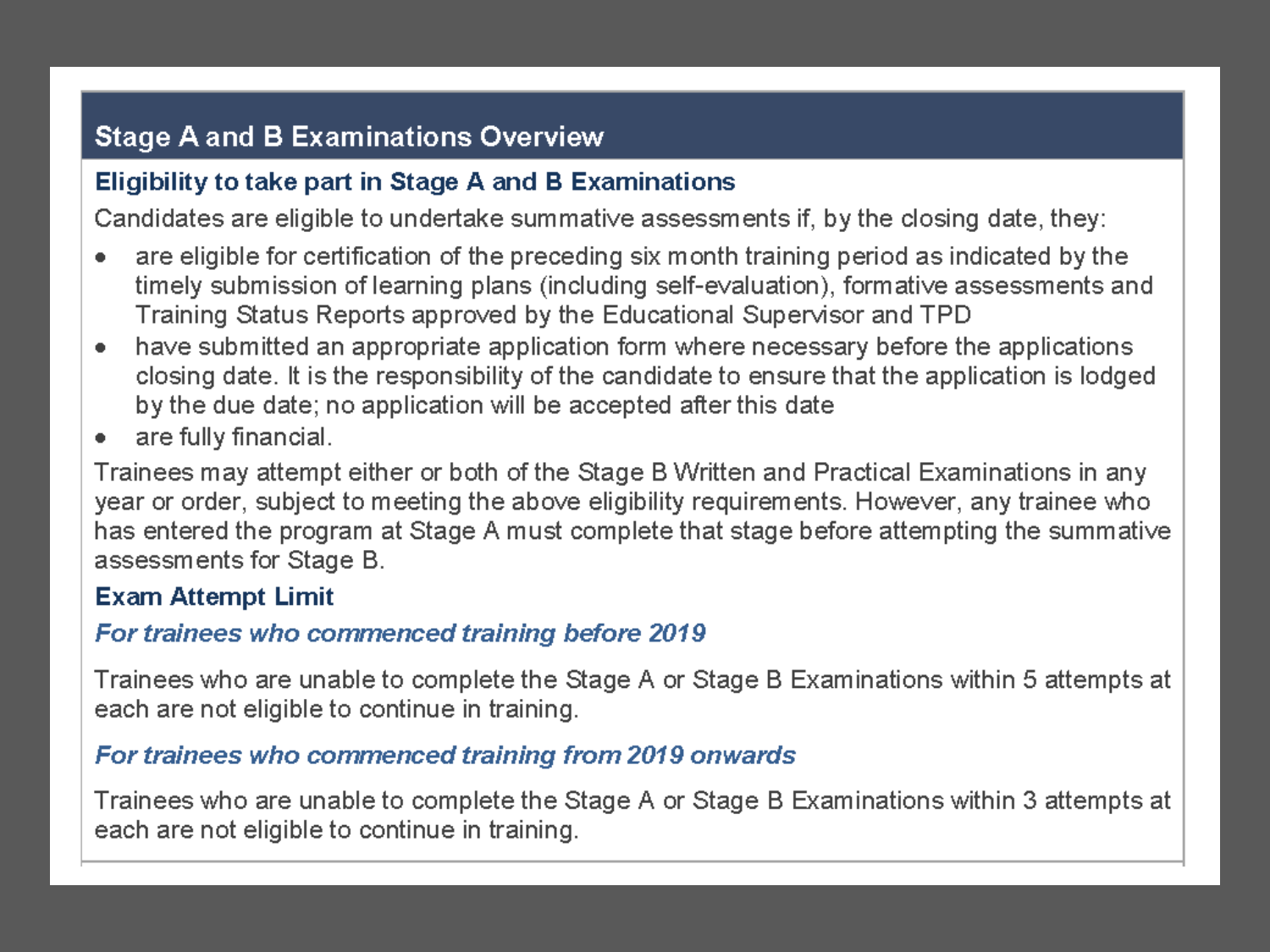# **Stage A - Written Examination**

### **Purpose**

To determine whether a trainee's knowledge in basic medicine and medical sciences is of the required level for progression to Stage B training. This is a summative assessment.

# Requirement

Successful completion of Stage A written examination before progressing to Stage B

# **Eligibility**

Trainees must meet the following criteria:

- be a Stage A trainee of the OEM training program  $\bullet$
- have an Educational Supervisor ٠
- have completed an ALS course and provided the RACP with certificate of completion. ٠ Submission of certified evidence of completion is required prior to trainees attempting the examinations for Stage A
- be currently registered and approved for the training term ۰
- have certification of the most recent training period, i.e. all teaching and learning activities  $\bullet$ and formative assessments completed
- have completed a minimum of six months of active certified Stage A training (one training ۰ period)
- be fully current with all College training fees. Trainees with outstanding training fees will not ۰ be eligible to sit the Stage A Written Examination unless they have made an application in writing to the Honorary Treasurer requesting special consideration.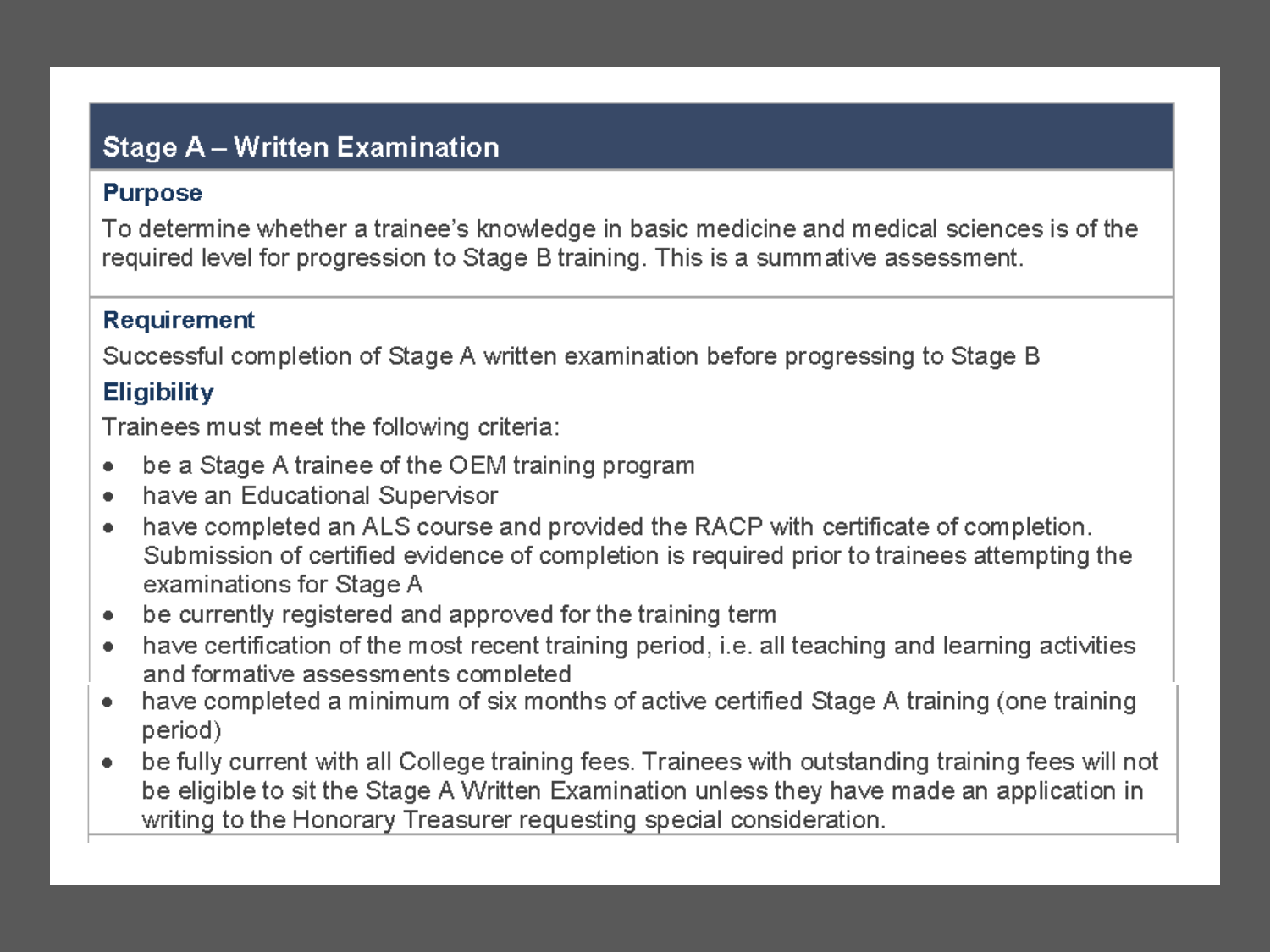### **More information**

- [Download the Occupational and Environmental Medicine Training Curriculum](https://www.racp.edu.au/docs/default-source/default-document-library/occupational-environmental-medicine-advanced-training-curriculum.pdf?sfvrsn=e23c2c1a_10) for learning objectives that refer to Stage A.
- Consult the Exams information and Candidate Instructions Manual on the College website.
- AFOEM Examinations page of the College website.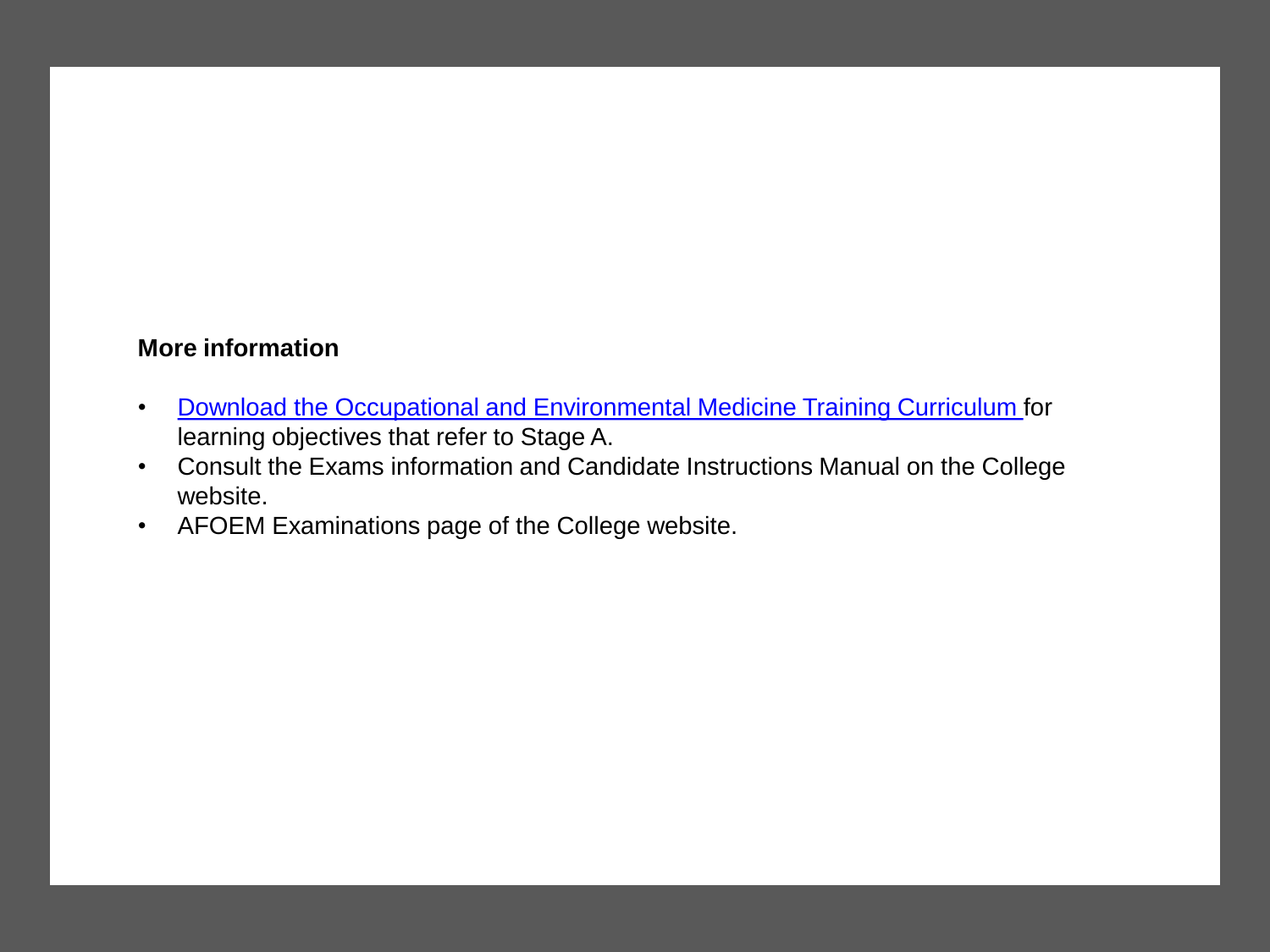# When is the examination?

# Stage A and Stage B

| Applications open:  | Monday 24 June 2019                  |
|---------------------|--------------------------------------|
| Applications close: | Friday 5 July 2019                   |
| Stage A exam held:  | Saturday 7 September 2019            |
| Stage B exam held:  | Saturday 7 - Sunday 8 September 2019 |
| Exam results:       | Thursday 17 October 2019             |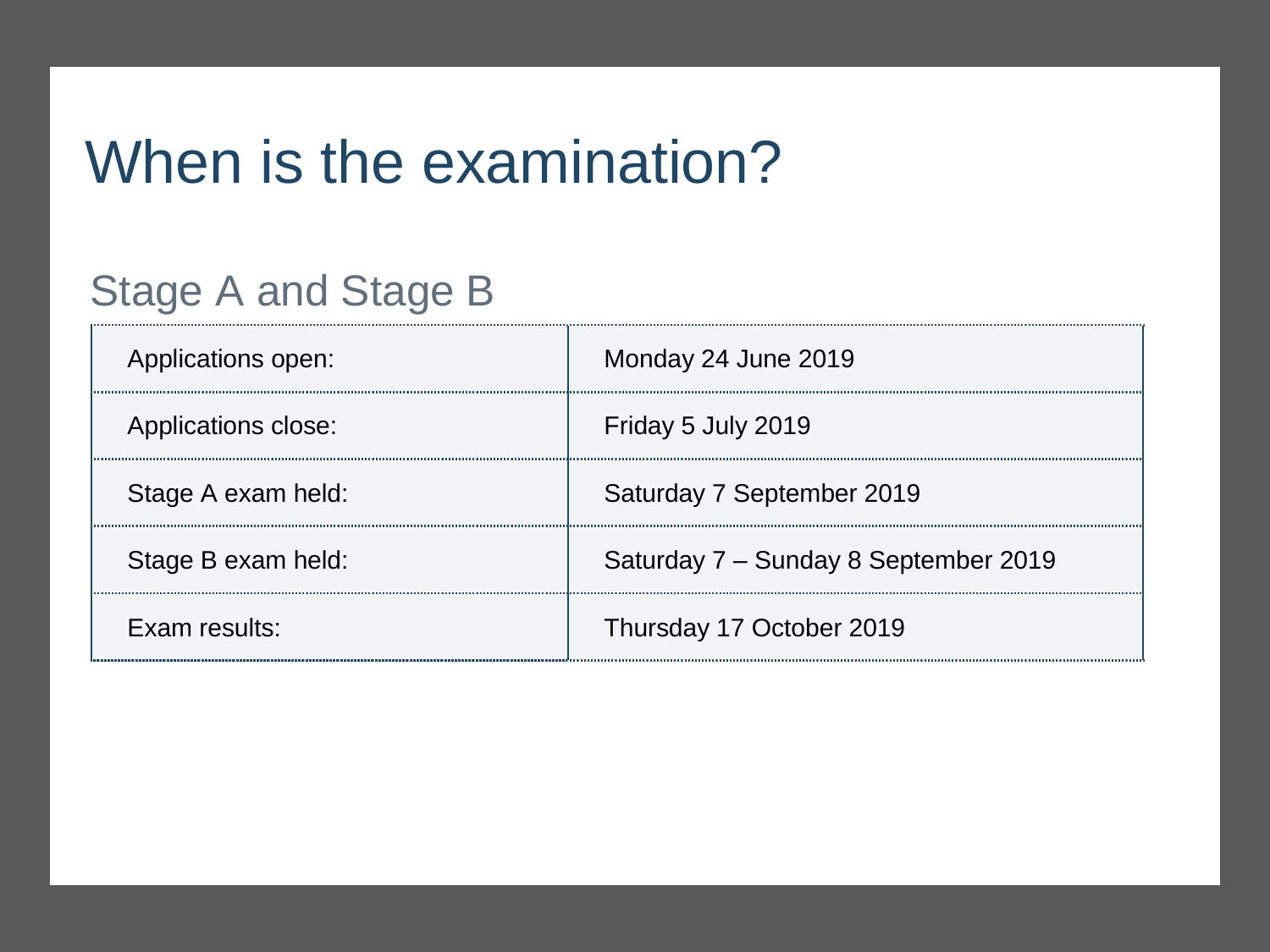# How is the examination structured?

The Stage A Written Examination is a one three-hour paper consisting of approximately 120 multiple choice questions (MCQ).

# Examination content

The examination content is based on the AFOEM training curriculum.

- Domain 10: Clinical practice (50 60% of total questions)
- Domain 60: Professional qualities (20 25%)
- Domain 30: Critical appraisal of information (10 12%)
- Domain 20: Workplace hazard assessment only Theme 20.1 (7 10%)

[View the Occupational and Environmental Medicine curriculum](https://www.racp.edu.au/trainees/assessments/exams/43d54caf-bbb2-61c2-b08b-ff00001c3177)

[View a list of learning objectives for the examination \(PDF](https://www.racp.edu.au/docs/default-source/default-document-library/view-a-list-of-learning-objectives-for-the-examination.pdf?sfvrsn=e6222f1a_6) 53KB) View a list of learning objectives for the examination (PDF 53KB)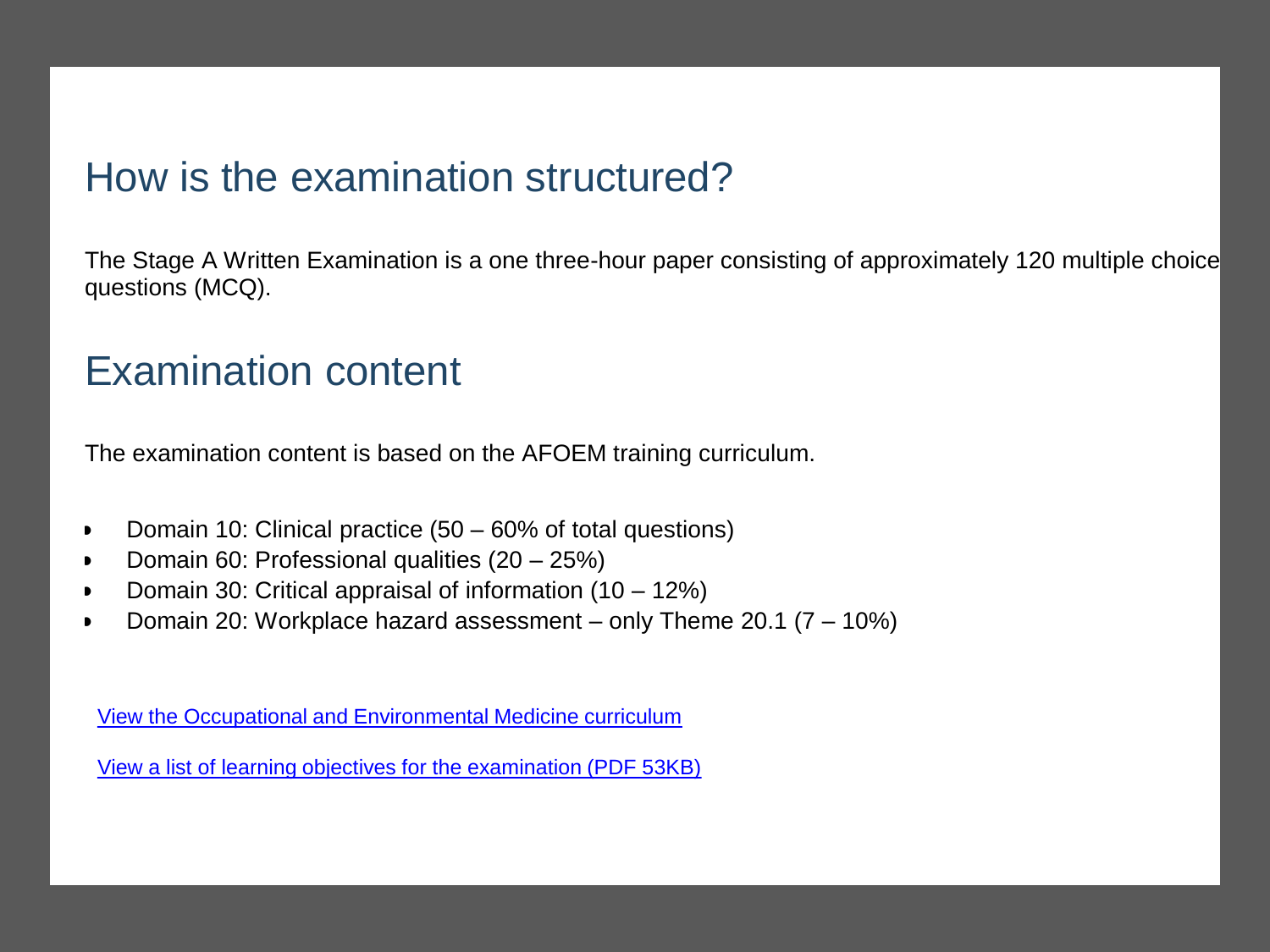

# **Occupational and Environmental Medicine Training Curriculum** Australasian Faculty of<br>Occupational and Environmental Medicine





Australasian Faculty of<br>Occupational and Environmental Medicine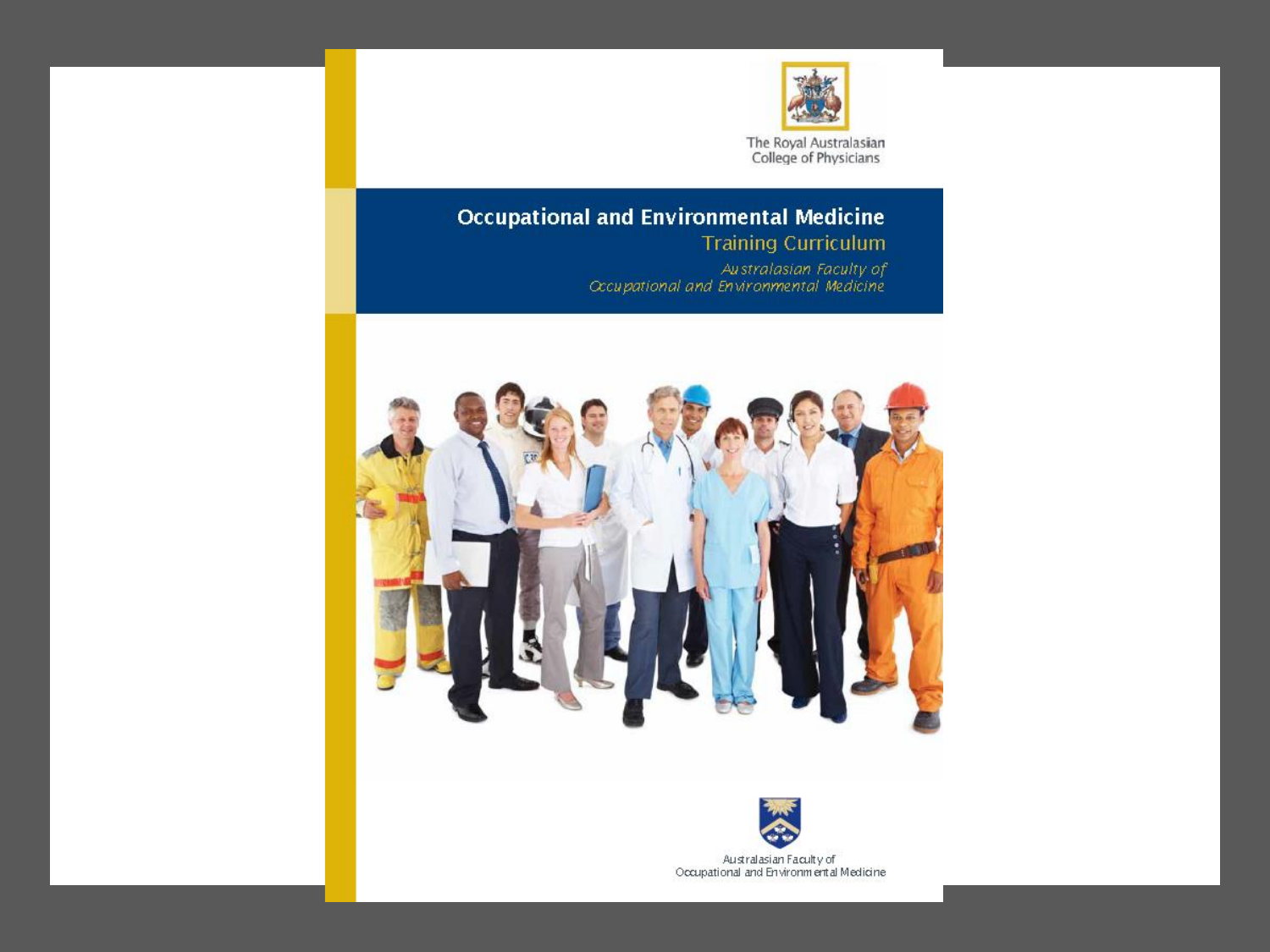# **Stage A, The basics** concerns particularly:

- clinical skills expected of a medical practitioner at completion of postgraduate year two (PGY2)
- well-developed skills at critical appraisal of general medical literature
- professional qualities of communication, patient safety, cultural competence, ethics, and clinical decision making
- limited knowledge of basic physics, chemistry and microbiology
- specified knowledge of anatomy, pathophysiology and pharmacology
- specified knowledge of methods of clinical investigation and treatment.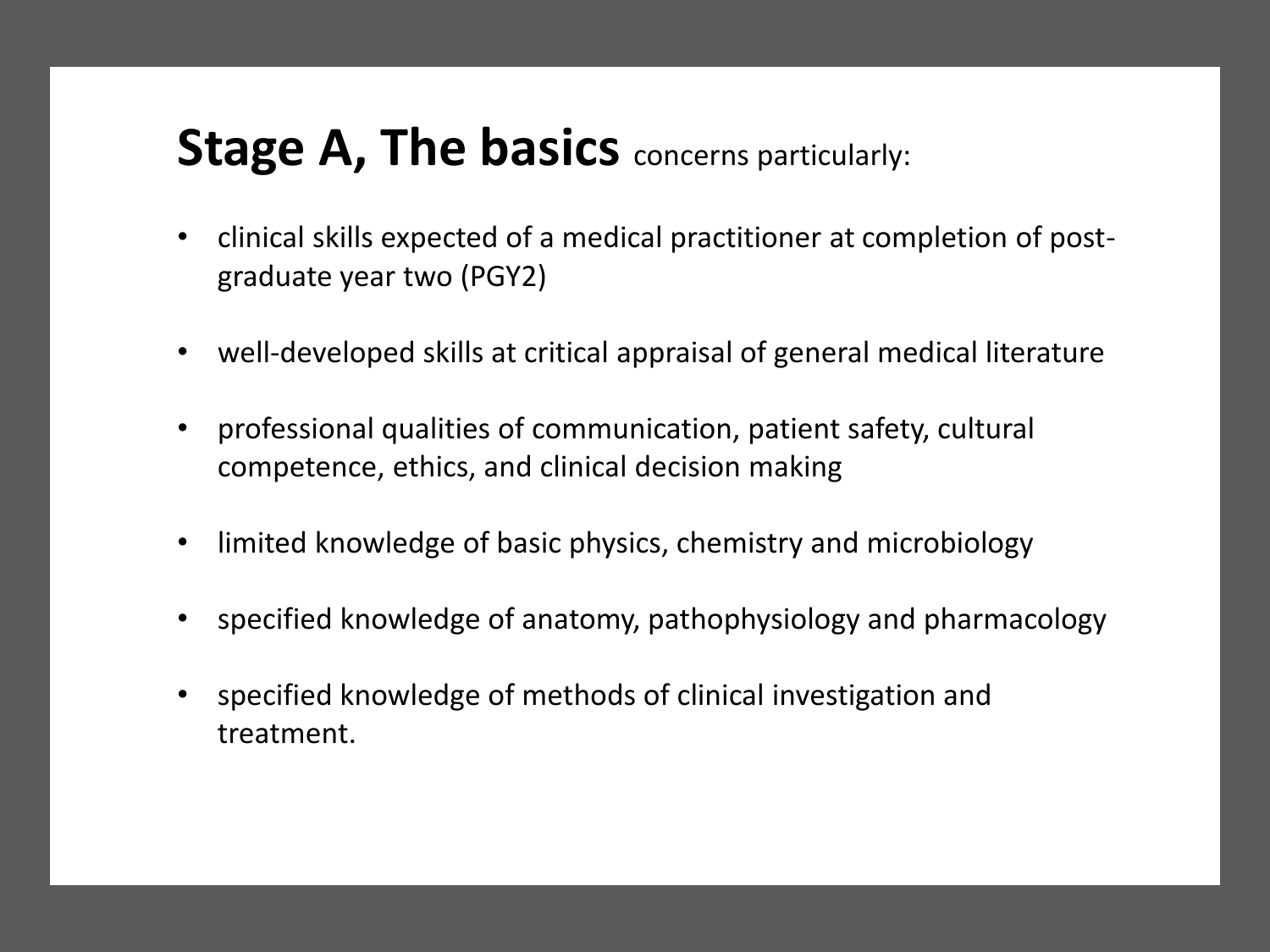# **LEARNING OBJECTIVE TABLES**

| <b>DOMAIN 10</b>          | <b>CLINICAL PRACTICE</b><br>50-60% of                                                                                |         |  |  |  |
|---------------------------|----------------------------------------------------------------------------------------------------------------------|---------|--|--|--|
| Sub-domain 11             | questions<br><b>Clinical Process</b>                                                                                 |         |  |  |  |
| <b>Theme 11.1</b>         | <b>Clinical Skills</b>                                                                                               |         |  |  |  |
| <b>Learning Objective</b> |                                                                                                                      |         |  |  |  |
| 11.1.1                    | Elicit the history and obtain other relevant data                                                                    | STAGE A |  |  |  |
| 11.1.2                    | Conduct an appropriate physical examination                                                                          | STAGE A |  |  |  |
| 11.1.3                    | Synthesise findings from history and physical examination to develop a<br>differential diagnosis and management plan | STAGE A |  |  |  |
| 11.1.4                    | Plan and arrange investigations appropriately                                                                        | STAGE A |  |  |  |
| 11.1.5                    | Take, record, and analyse an occupational and environmental history from<br>an individual                            | STAGE B |  |  |  |
| 11.1.6                    | Assess what has been gained from a clinical encounter, form an opinion,<br>and decide the options of what to do next |         |  |  |  |
| <b>Theme 11.2</b>         | Patient Care and Therapeutics                                                                                        |         |  |  |  |
| <b>Learning Objective</b> |                                                                                                                      |         |  |  |  |
| 11.2.1                    | Manage general care in the unwell patient                                                                            |         |  |  |  |
| 11.2.2                    | Prescribe appropriate and safe pharmacotherapy                                                                       | STAGE A |  |  |  |
| 11.2.3                    | Incorporate health and wellness promotion in clinical practice                                                       |         |  |  |  |
| 11.2.4                    | Manage patients with surgical problems                                                                               |         |  |  |  |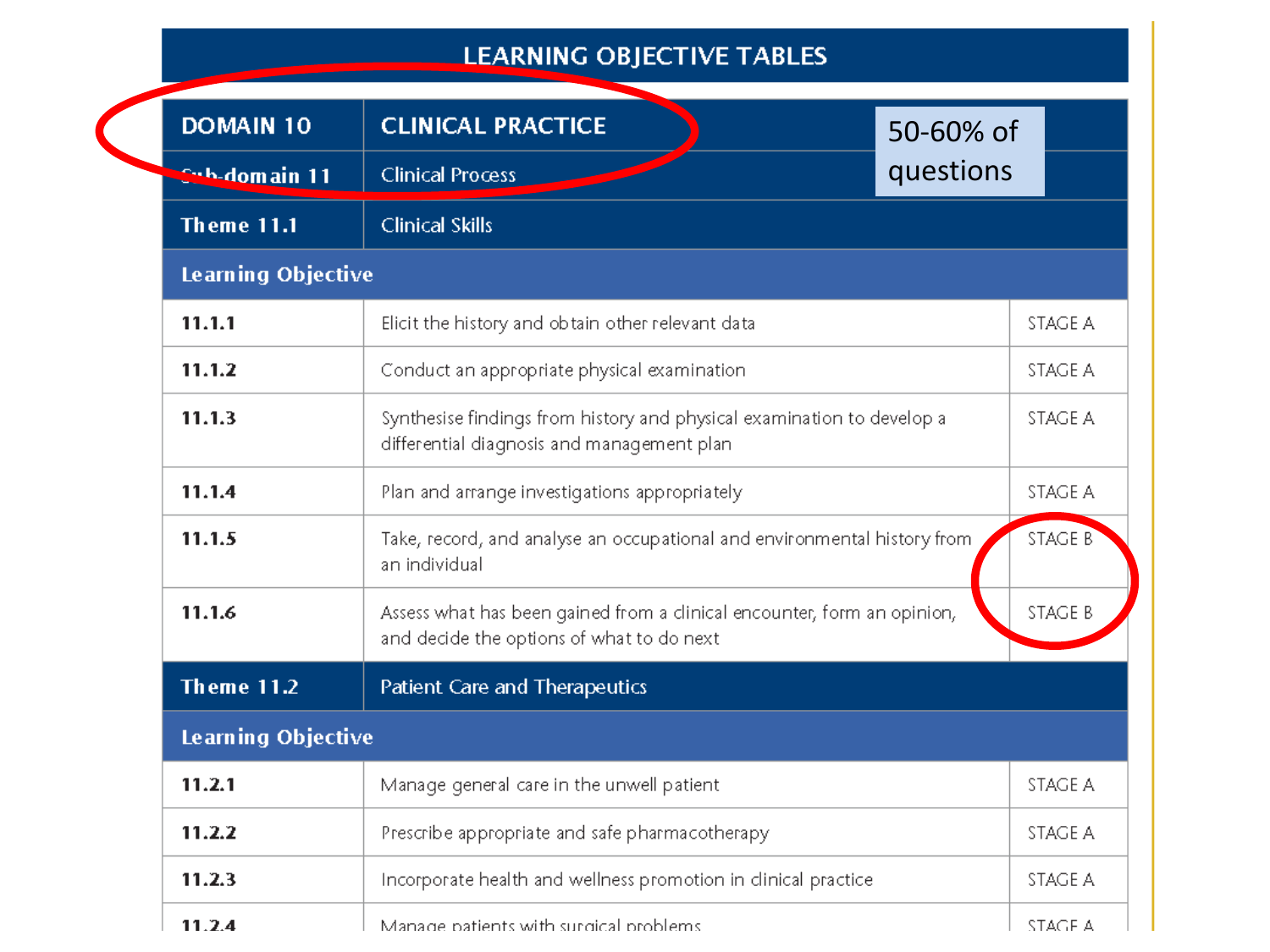| 12.6.8                    | Manage renal and urinary disorders that affect or are affected by occupation.<br>or environment                               |                |  |  |  |
|---------------------------|-------------------------------------------------------------------------------------------------------------------------------|----------------|--|--|--|
| 12.6.9                    | Manage conditions of the blood-forming or immune systems that affect or<br>are affected by occupation or environment          | STAGE B        |  |  |  |
| 12.6.10                   | Manage conditions of the endocrine or gastroenterological systems that<br>affect or are affected by occupation or environment | STAGE B        |  |  |  |
| 12.6.11                   | Manage reproductive issues that affect or are affected by occupation or<br>environment                                        | STAGE B        |  |  |  |
| 12.6.12                   | ressess arrennanage specific textels and that to occupation or environment                                                    | <b>STAGE B</b> |  |  |  |
| <b>DOMAIN 20</b>          | 7-10% of<br><b>WORKPLACE HAZARD ASSESSMENT</b><br>questions                                                                   |                |  |  |  |
| <b>Theme 20.1</b>         | Properties and Mechanisms of Harm of Agents that can Affect Health                                                            |                |  |  |  |
| <b>Learning Objective</b> |                                                                                                                               |                |  |  |  |
| 20.1.1                    | Describe the properties of physical agents that can affect health                                                             | STAGE A        |  |  |  |
| 20.1.2                    | Describe the chemical properties that are relevant to health                                                                  | STAGE A        |  |  |  |
| 20.1.3                    | Describe the properties of biological agents that can affect health                                                           | STAGE A        |  |  |  |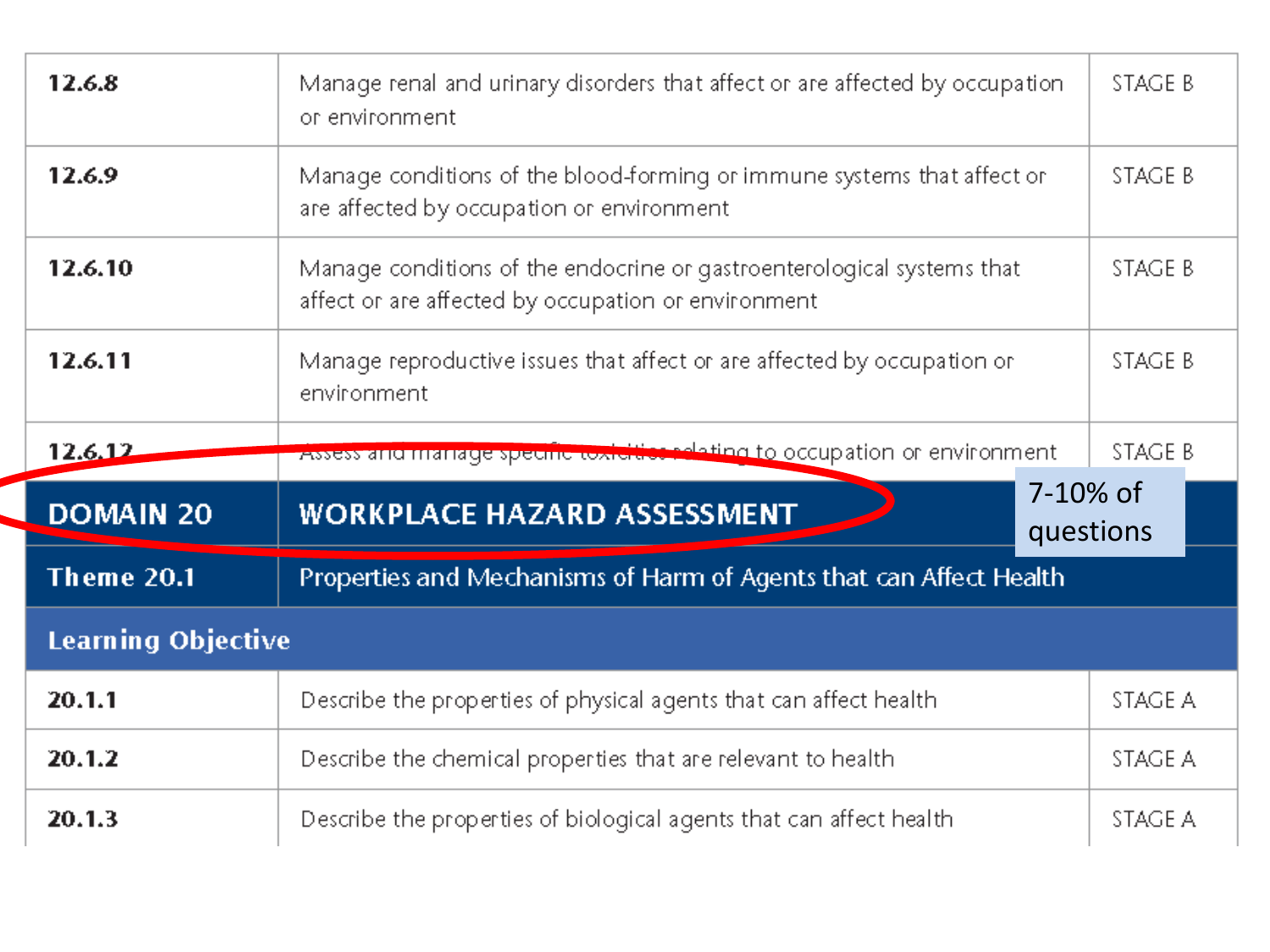| <b>DOMAIN 30</b>          | <b>CRITICAL APPRAISAL OF INFORMATION</b>                                                                                                                                             |                |  |  |  |
|---------------------------|--------------------------------------------------------------------------------------------------------------------------------------------------------------------------------------|----------------|--|--|--|
|                           | 10-12% of                                                                                                                                                                            |                |  |  |  |
| Theme $33.$               | questions<br><b>Finding and Application of Information</b>                                                                                                                           |                |  |  |  |
| <b>Learning Objective</b> |                                                                                                                                                                                      |                |  |  |  |
| 30.1.1                    | Demonstrate understanding of the principles of evidence-based medicine,<br>the limitations of evidence and the challenge of applying research findings<br>to daily clinical practice | <b>STAGE A</b> |  |  |  |
| <b>Theme 30.2</b>         | <b>Clinical Decision Making</b>                                                                                                                                                      |                |  |  |  |
| <b>Learning Objective</b> |                                                                                                                                                                                      |                |  |  |  |
| 30.2.1                    | Understand and apply the process of diagnostic reasoning                                                                                                                             | STAGE A        |  |  |  |
| 30.2.2                    | Prognosticate and predict risk                                                                                                                                                       | STAGE A        |  |  |  |
| 30.2.3                    | Derive therapeutic decisions which maximise patient benefit and acceptance                                                                                                           | <b>STAGE A</b> |  |  |  |
| 30.2.4                    | Use evidence effectively and efficiently to inform clinical decision making                                                                                                          | STAGE A        |  |  |  |
| <b>Theme 30.3</b>         | Diagnostic and Screening Tests                                                                                                                                                       |                |  |  |  |
| <b>Learning Objective</b> |                                                                                                                                                                                      |                |  |  |  |
| 30.3.1                    | Appraise a test in accord with the properties of the test and characteristics of<br>those being tested                                                                               |                |  |  |  |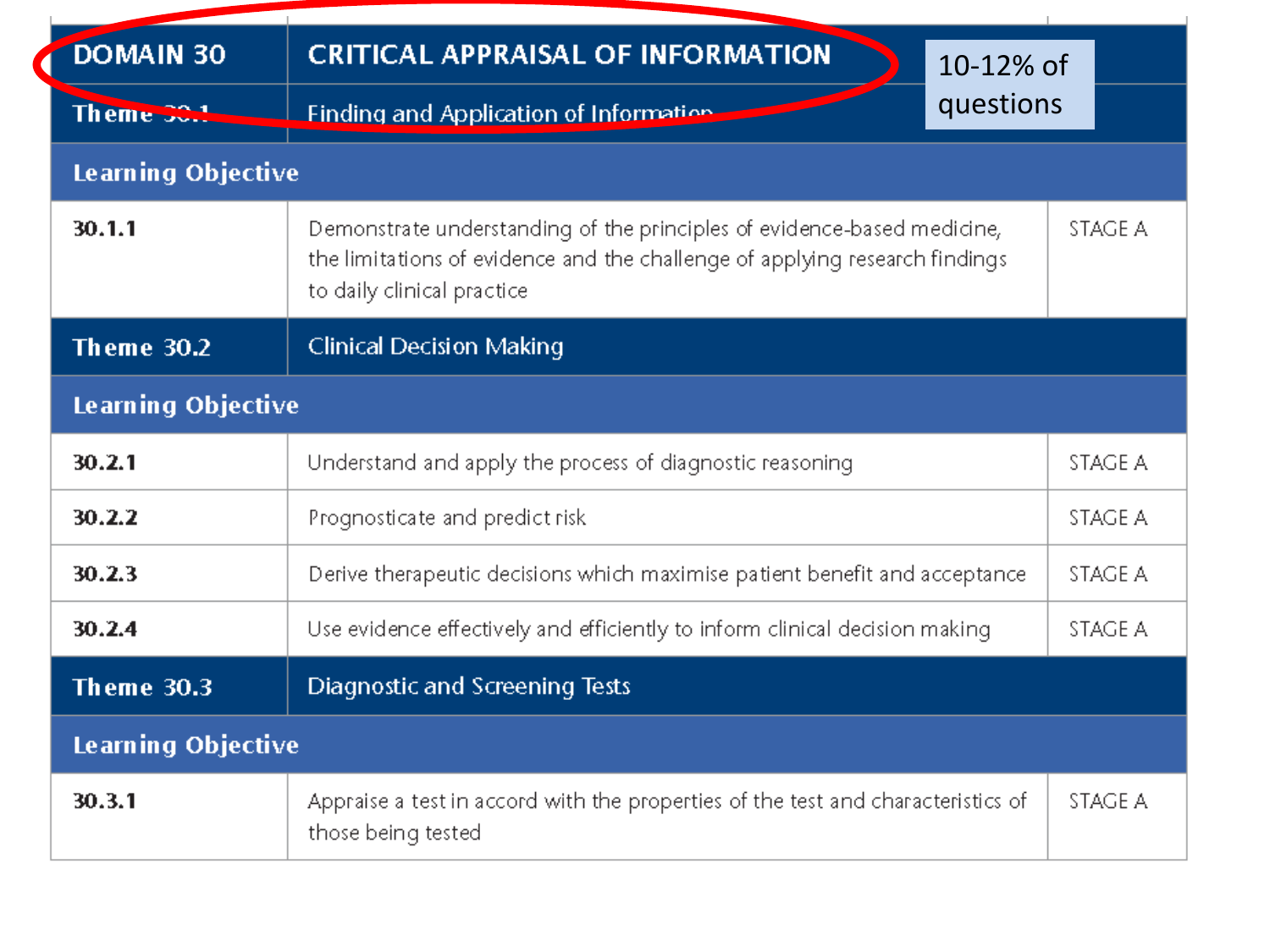# **DOMAIN 60**

# **PROFESSIONAL QUALITIES**

20-25% of questions

#### Sub-domain 61 Communication

In order to provide high-quality care for patients, it is essential that physicians establish and foster effective relationships with patients and their families, other health care professionals, and administrative personnel.

To achieve this they must develop and use the full range of skills related to communication that will enable them to effectively obtain and synthesise information from, and discuss relevant issues with, patients and their families, professional colleagues, administrative personnel and systems as appropriate. These communication skills are characterised by understanding, trust, respect, empathy, and confidentiality. Effective communication skills will also facilitate their ability to research, evaluate, and disseminate information in the broader community.

First encounters can have a profound effect on practice. Therefore it is important to develop effective communication strategies early on in training.

| Theme 61.1                                                                                                               | <b>Physician-Patient Communication</b>                                                                                                                                     |                          |  |  |  |
|--------------------------------------------------------------------------------------------------------------------------|----------------------------------------------------------------------------------------------------------------------------------------------------------------------------|--------------------------|--|--|--|
| <b>Learning Objective</b>                                                                                                |                                                                                                                                                                            |                          |  |  |  |
| 61.1.1                                                                                                                   | Apply communication skills to engage and reassure the patient in specific<br>situations, including first encounters, history taking, counselling, and<br>breaking bad news | <b>STAGE</b><br>$A \& B$ |  |  |  |
| 61.1.2                                                                                                                   | Empower patients and be respectful of their rights in all aspects of<br>communication                                                                                      | <b>STAGE</b><br>$A \& B$ |  |  |  |
| Communication with a Third Party, Including the Patient's Employer or<br><b>Theme 61.2</b><br>Their Family and/or Carers |                                                                                                                                                                            |                          |  |  |  |
| Loaming Abioctivo                                                                                                        |                                                                                                                                                                            |                          |  |  |  |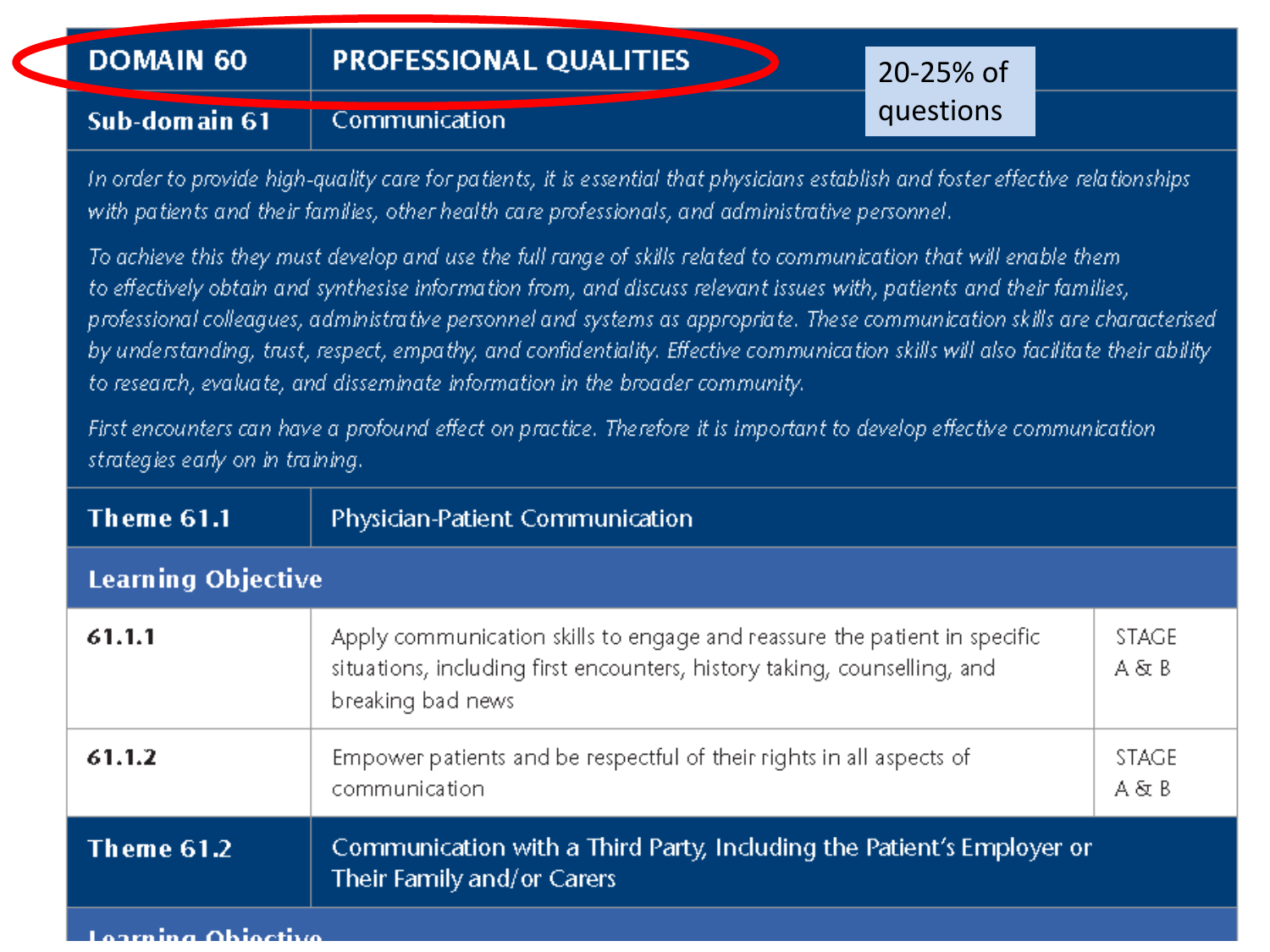# **Examples of questions**

These examples are drawn from several sources. One published source is *Handbook of multiple choice questions. Canberra: Australian Medical Council 2009***.**  Questions drawn from there are marked with an asterisk. This source is chosen, *not*  because the questions will be drawn from that book, but because the questions presented here indicate the style and standard that will be required. These example questions are numbered and the answers are provided at the end of this guide.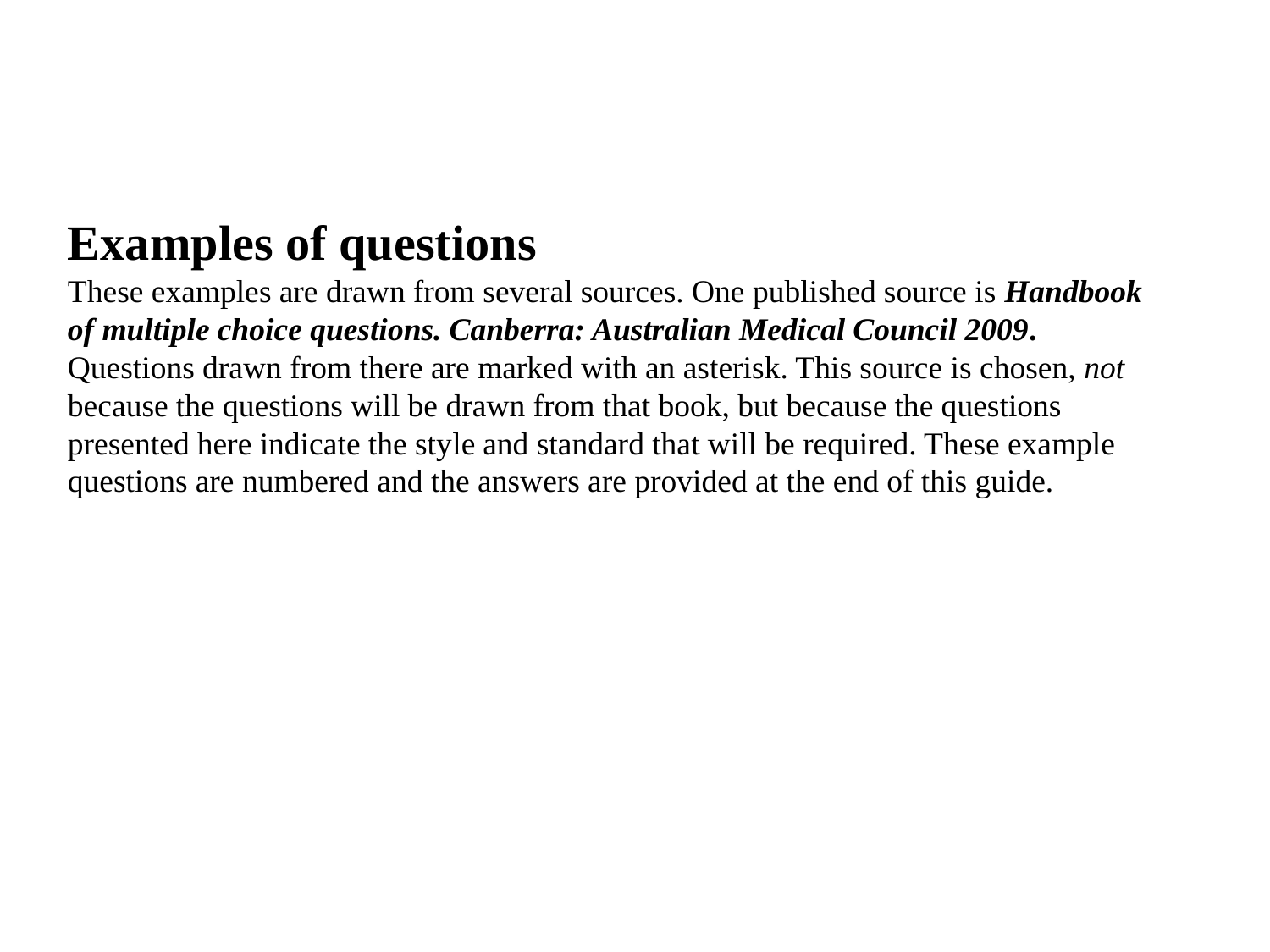# **Sub-domain 11: Clinical process**

This sub-domain includes eight learning objectives relevant to the Stage A written examination. They are 11.1.3, 11.1.4, 11.2.1, 11.2.2, 11.2.3, 11.2.4, 11.2.5, 11.3.2. Two examples of questions relevant to this sub-domain are:

- E1. If you are told that for an orally administered drug there is a large first pass clearance, this indicates:
	- Delayed clearance. А.
	- Much of the drug is removed by the liver before it reaches the systemic В. circulation.
	- C. The drug has high solubility in water.
	- The drug has a small volume of distribution. D.
	- $E_{\perp}$ Nearly all of the drug that passes through the glomerulus is reabsorbed from the renal tubules.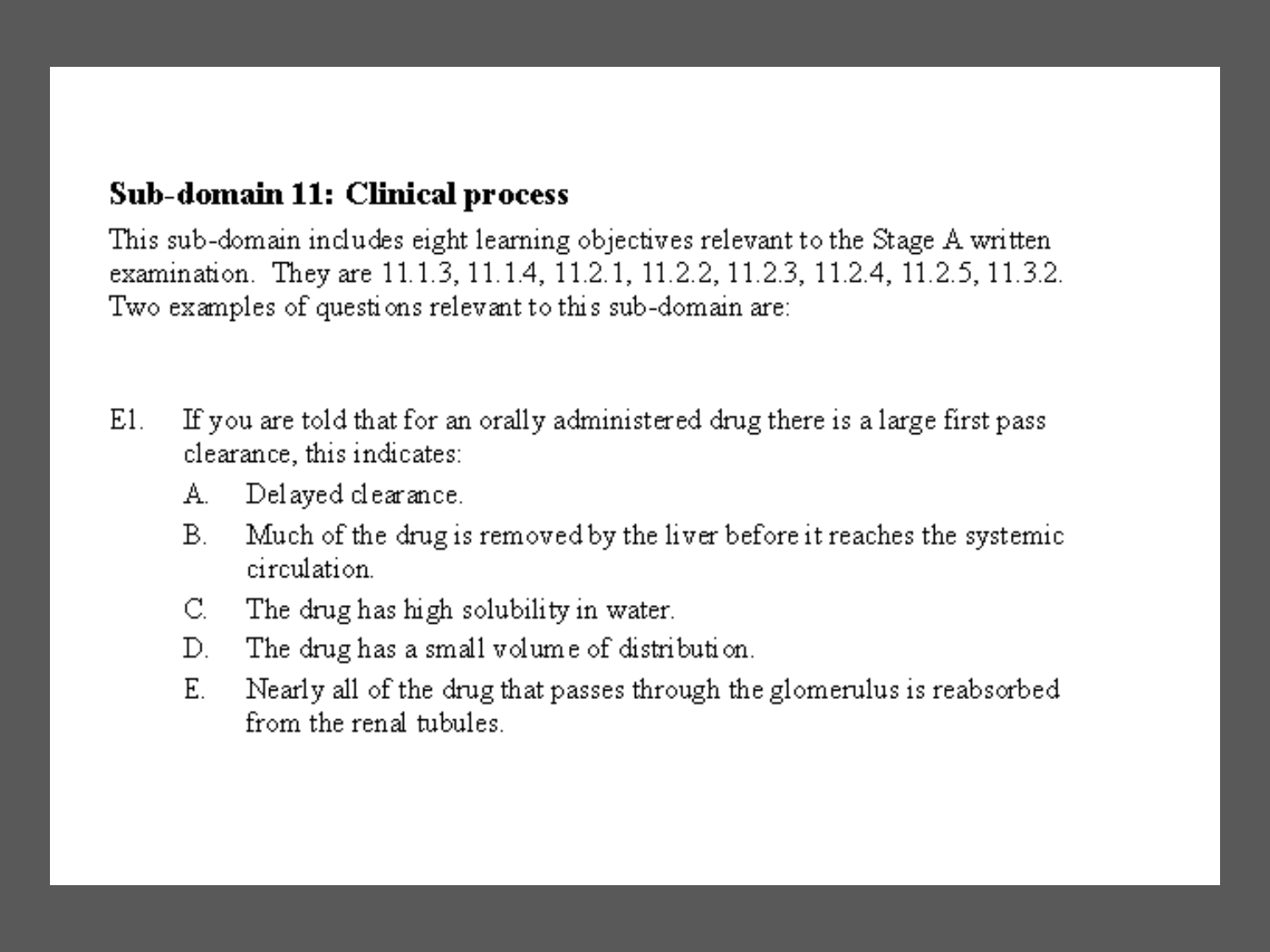- $E2$ A 60 year old woman is admitted to hospital with generalised peritonitis thought to be due to perforated diverticular disease. A decision is made that she requires urgent surgery. She is on warfarin for a trial fibrillation and her International Normalised Ratio (INR) is 2.5 (normal  $\leq$  1.1). Which one of the following is the most appropriate action to take prior to operation?
	- Proceed direct to the planned operation without medication.  $\mathbf{A}_1$
	- $\mathbf{B}$ Give vitamin K intravenously and intramuscularly.
	- $\mathbb{C}^{\mathbb{N}}$ Administer two units of fresh frozen plasma.
	- $\mathbb{D}_+$ Give protamine sulphate.
	- Give epsilon-amino caproic acid (EACA).  $E_{\perp}$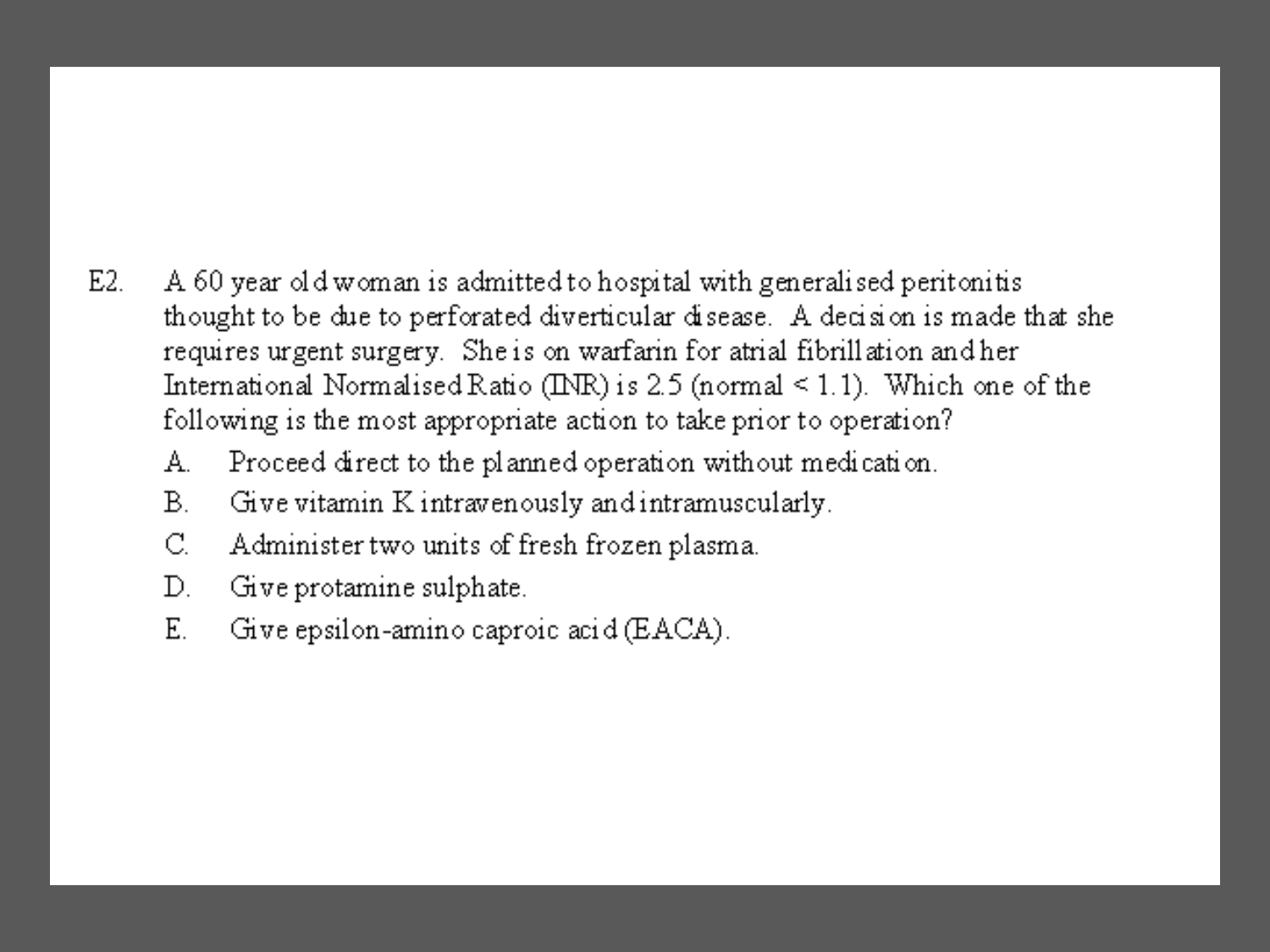# Theme 12.1: Management of acute medical problems Theme 12.2: Management of patients with undifferentiated presentations

These two themes include three learning objectives relevant to the Stage A written examination. They are:  $12.1.1$ ,  $12.1.2$ ,  $12.2.1$ . An example of a question relevant to these themes is:

- $E3.$ A 60-year old man presents to a hospital Emergency Department after vomiting a large amount of fresh blood. He is normally in good health and apart from some indigestion after meals, he has never had anything like this before. He drinks the equivalent of 30 grams of alcohol per day and is not on any medications. Which one of the following is the most likely cause of the bleeding?
	- Oesophagitis. А.
	- Gastric ulcer.  $\mathbf{B}$ .
	- $C_{-}$ Gastric carcinoma.
	- Mallory-Weiss syndrome. D.
	- Duodenal ulcer.  $E_{\rm{L}}$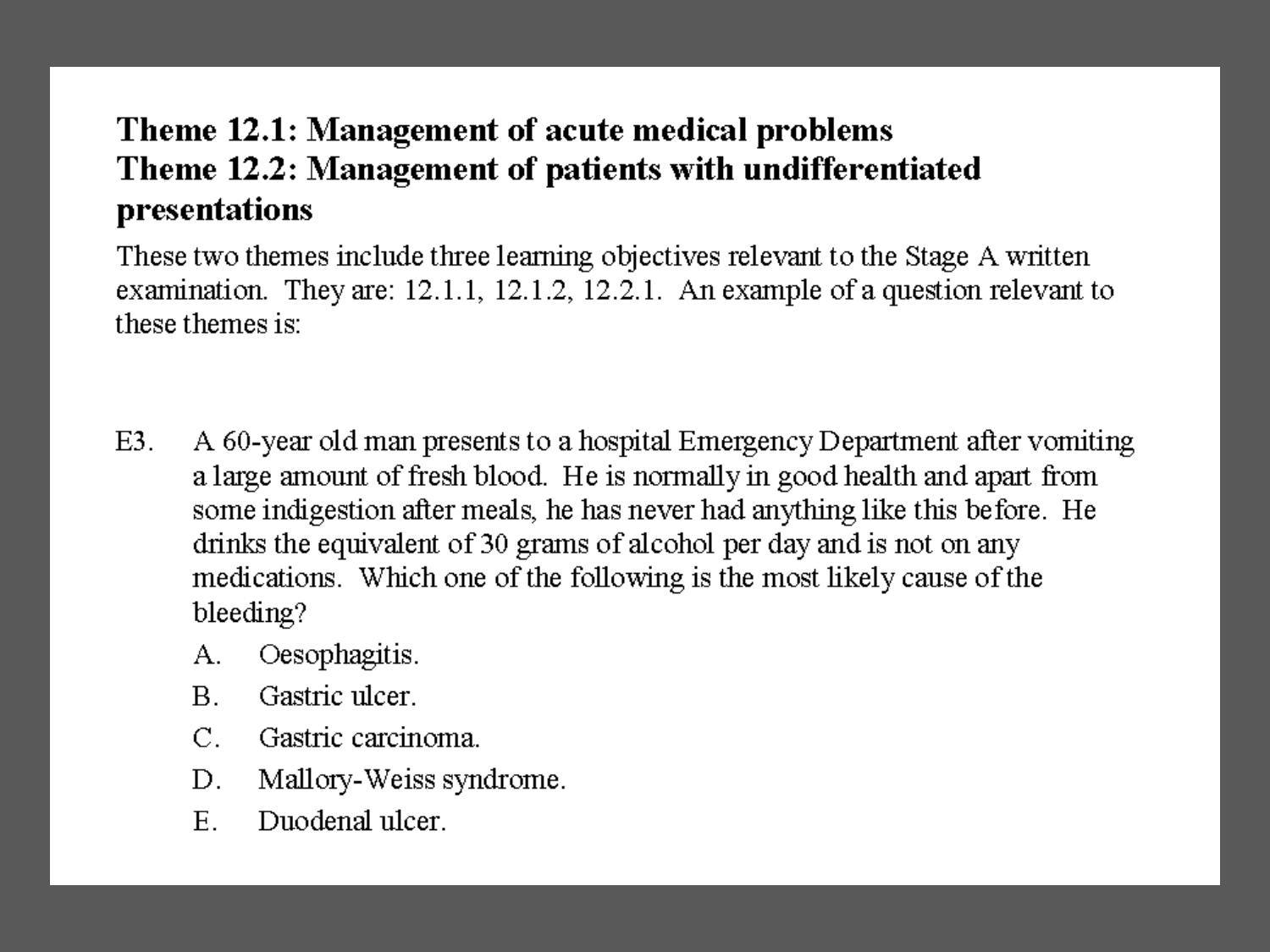# Theme 12.3: Management of patients with disorders of an organ system

This theme includes thirteen learning objectives relevant to the Stage A written examination. They are 12.3.1 through to 12.3.13. Three examples of questions relevant to this theme is:

- E4. A 30-year old man presents to a hospital Emergency Department complaining of a dry cough, fever, dyspnoea and diarrhoea which began three days after the onset of an upper respiratory tract infection. On physical examination, his respiratory rate is 20/minute, temperature  $40.5^{\circ}$ C and the chest shows bi-basal inspiratory crackles. Chest x-ray shows bilateral interstitial infiltrates. Initial antimicrobial therapy should be which one of the following?
	- Amoxycillin/clavulinic acid А.
	- Azithromycin. **B.**
	- $C_{\cdot}$ Ciprofloxacin.
	- High dose trimethoprim-sulphamethoxazole. D.
	- Penicillin.  $E_{\perp}$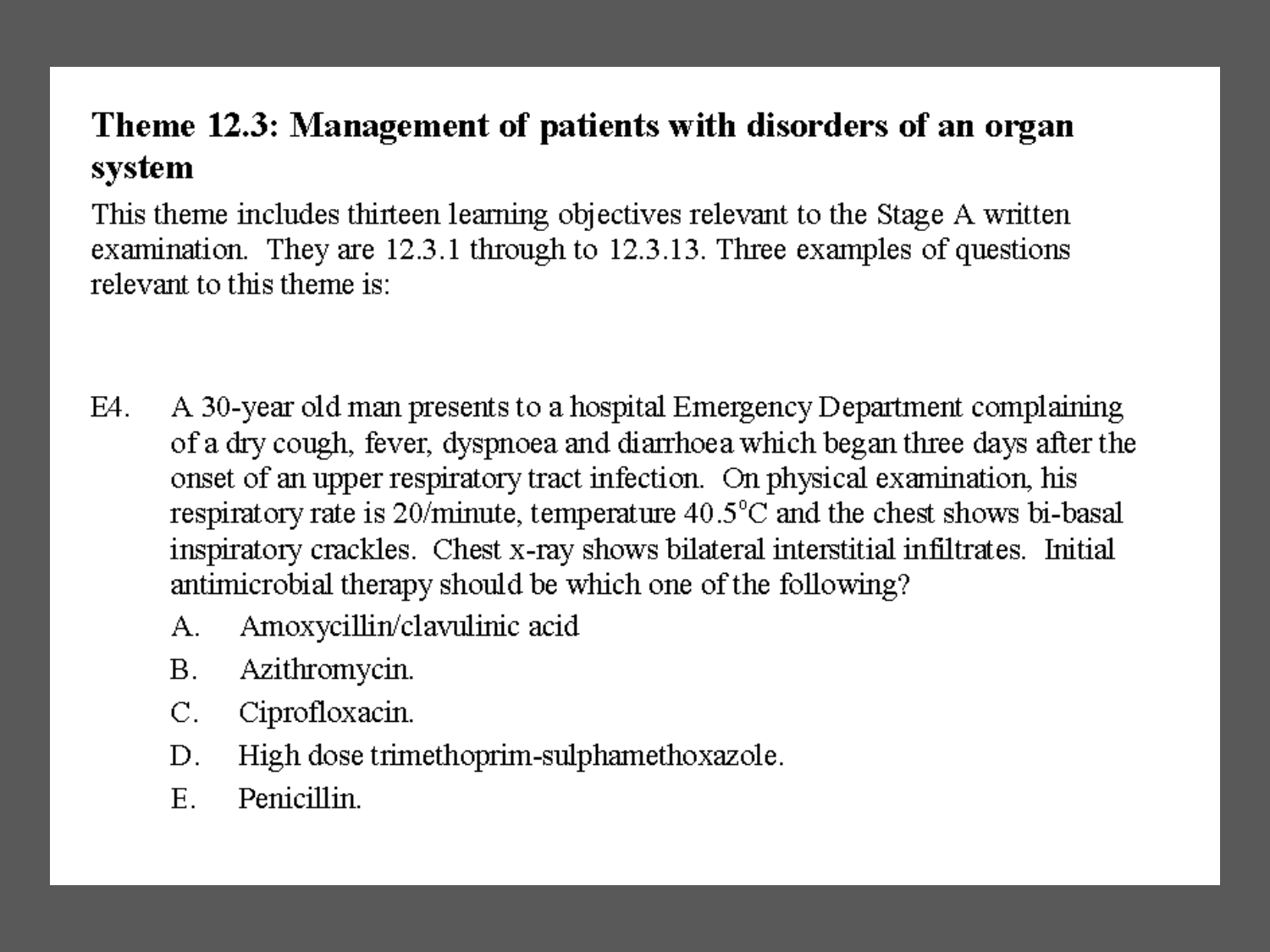A 20 year old woman is found to have a blood pressure of 200/120 mmHg.  $E5.$ There is left ventricular hypertrophy but her examination is otherwise normal. Urinalysis and microscopy are normal. She is on no medications. Initial blood tests show:

Plasma sodium 136 mmol/L (normal range  $135 - 145$  mmol/L)

Plasma potassium 2.9 mmol/L (normal range  $3.5 - 4.5$  mmol/L)

Plasma chloride 100 mmol/L (normal range  $95 - 110$  mmol/L)

Plasma urea 4.5 mmol/L (normal range  $3.0 - 8.0$  mmol/L)

Plasma creatinine  $0.08$  mmol/L (normal range  $0.08 - 0.11$  mmol/L).

Plasma renin is measured and is found to be elevated.

Which one of the following is the most likely diagnosis?

- Essential hypertension.  $A_{-}$
- Diuretic abuse.  $\mathbf{B}$ .
- $C_{\cdot}$ Renal artery stenosis.
- Conn syndrome.  $D_{\perp}$
- $E_{\perp}$ Phaeochromocytosis.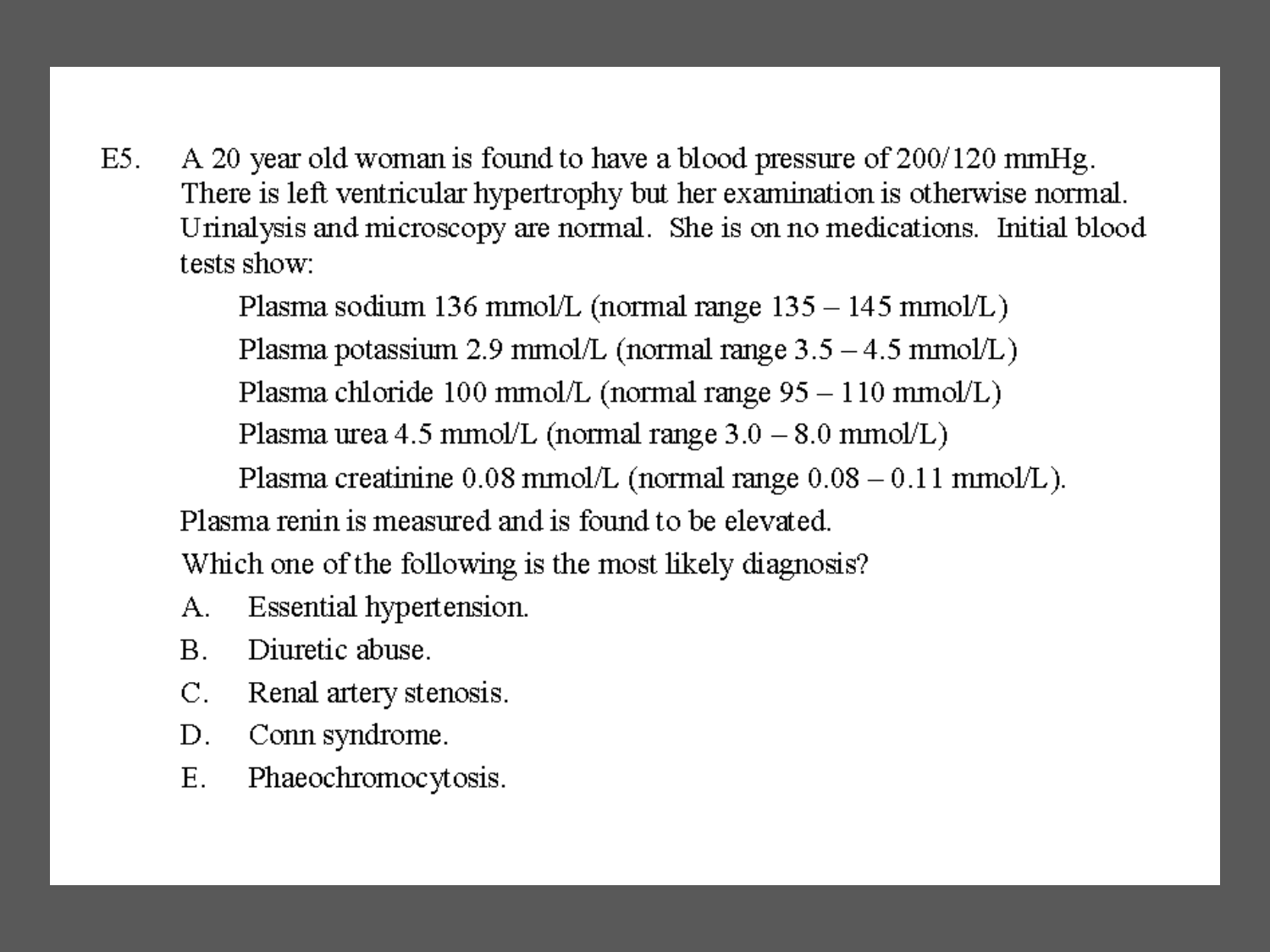- A 64-year old woman complains of dragging her right foot and of numbness  $E6$ and paraesthesia in that leg. On examination, there is foot-drop, with weakness of dorsiflexion, inversion and eversion of the ankle. The reflexes are normal and there is loss of appreciation of pinprick on the outer side of the lower leg. A lesion of which one of the following nerve roots or nerves is the most likely cause of her presentation?
	- $A.$  L4 nerve root.
	- $\mathbf{B}$ . L5 nerve root.
	- $C_{-}$ Superficial peroneal nerve.
	- Tibial nerve. D.
	- $E_{\perp}$ Sciatic nerve.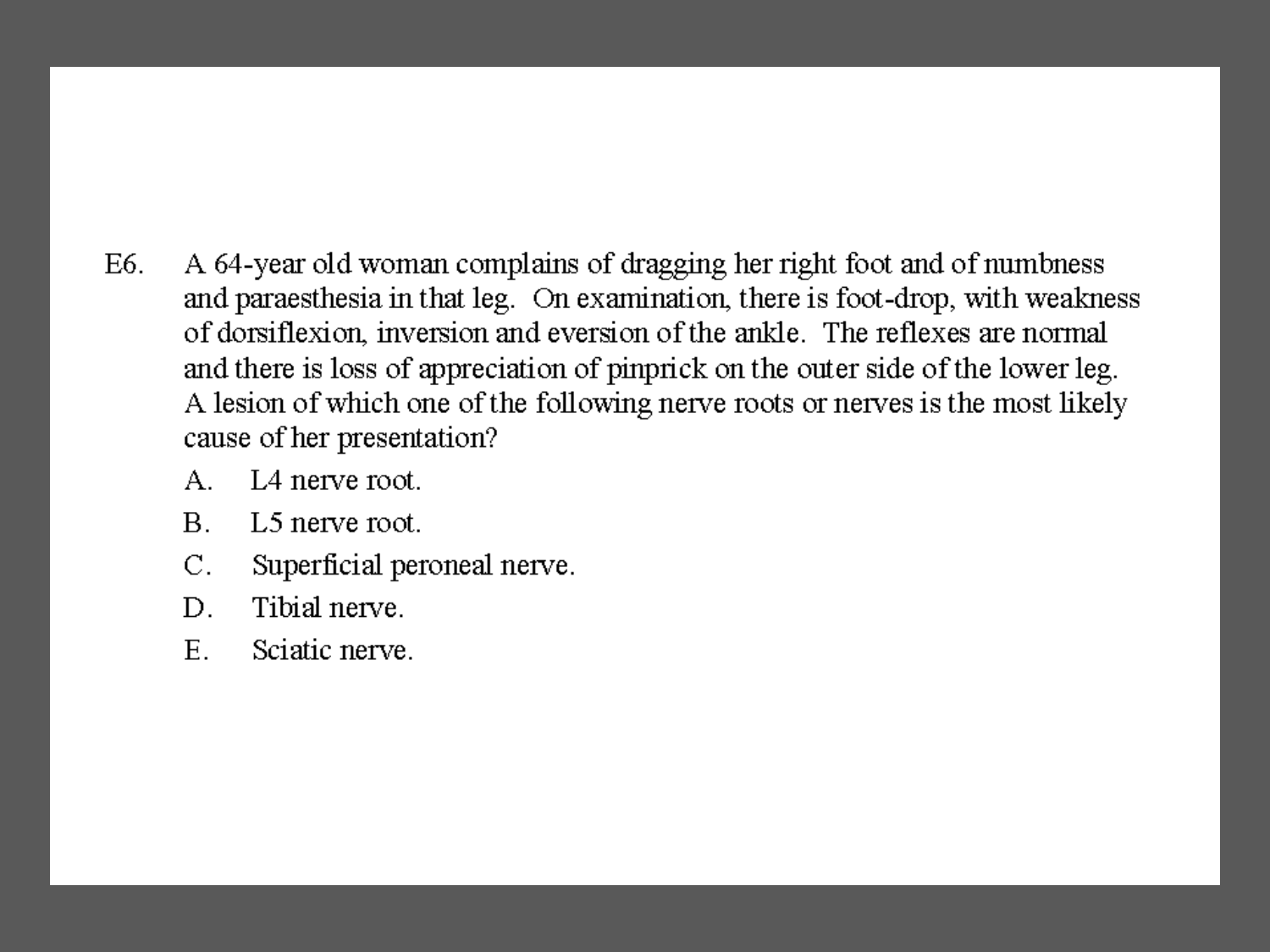### Theme 12.4: Management of patients with defined disease processes

This theme includes three learning objectives relevant to the Stage A written examination. They are 12.4.1, 12.4.2, 12.4.3. An example of a question relevant to this theme is:

A 33-year old man presents who returned three weeks after a three-week  $E7.$ honeymoon in Thailand. He travelled to country areas and main cities and has presented because of headaches, fever, fatigue and  $2 - 3$  loose stools daily for the last week.

He was seen by an after-hours doctor who had organised a full blood count, urine microscopy, urea, electrolytes and liver function tests. Apart from a slightly low platelet count,  $105 \times 10^9$ /L (normal range  $150 - 400 \times 10^9$ /L), and mildly raised liver enzymes ( $\leq 1.5 \times$  normal), the remaining test results were normal. He is not sure about his vaccination status. He had taken doxycycline most of the days while away, and stopped this a week ago. On examination, he looks unwell, has a temperature of 38oC, his throat is congested and he has vague epigastric tenderness. Which one of the following conditions is the most important to exclude by a further diagnostic test?

- Plasmodium falciparum malaria А.
- Plasmodium vivax malaria **B.**
- $\rm C.$ Hepatitis A
- Infectious mononucleosis D.
- Enteric fever  $E_{\cdot}$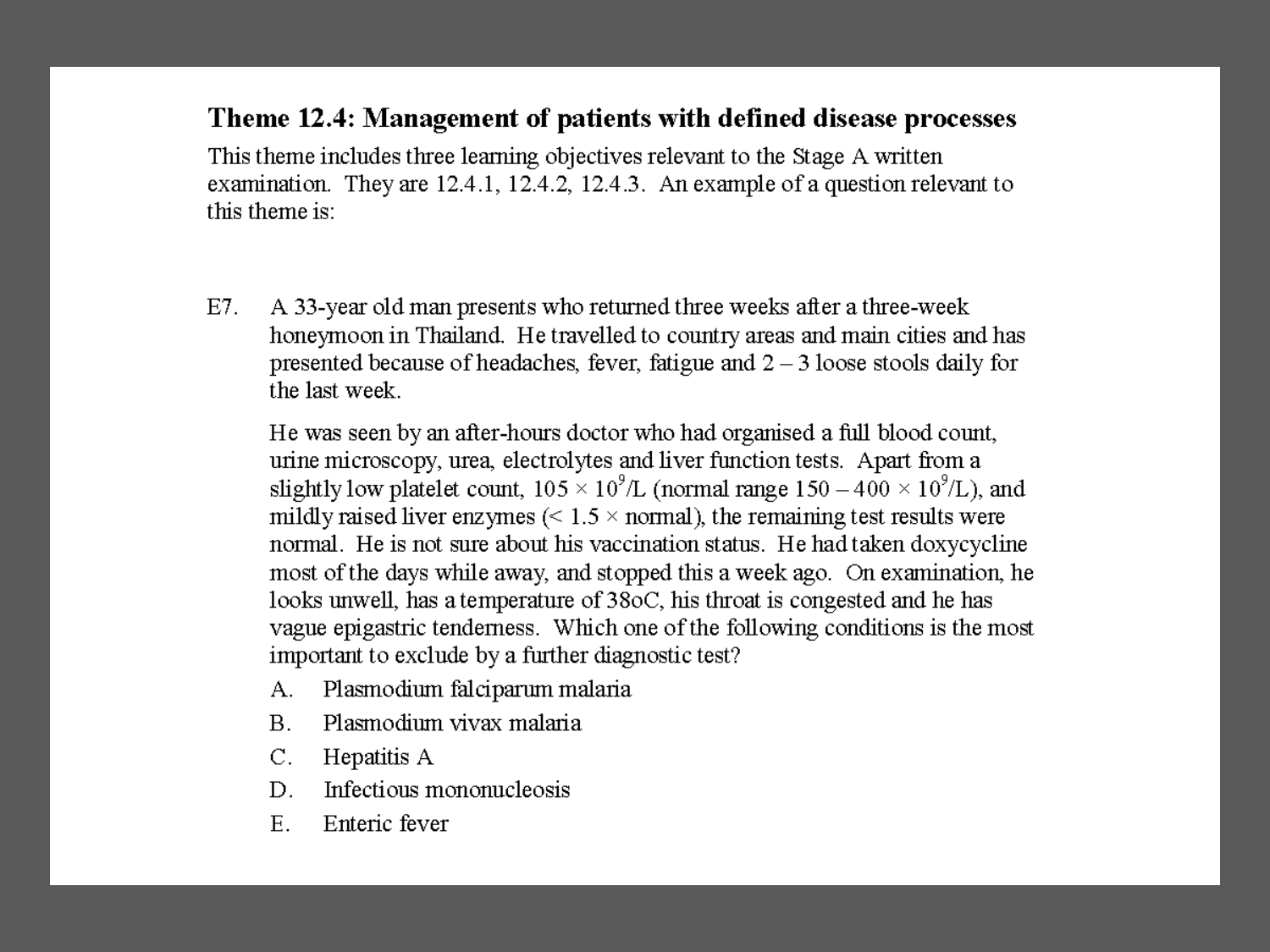# Theme 12.5: Medicine through the lifespan – growth and development

This theme includes four learning objectives relevant to the Stage A written examination. They are  $12.5.1$ ,  $12.5.2$ ,  $12.5.3$ ,  $12.5.4$ . An example of a question relevant to this theme is:

- E8. A 50-year old woman whose last menstrual period occurred at the age of 49 years, had an episode of vaginal bleeding of three days' duration, two weeks ago. Just prior to the bleeding, she had noticed a reduction in the extent of her hot flushes and some breast enlargement. Which one of the following is the most likely cause of this bleeding?
	- Carcinoma of the cervix  $A_{\cdot}$
	- $\mathbf{B}$ Carcinoma of the endometrium
	- $C_{\cdot}$ Atrophic vaginitis
	- An episode of ovarian follicular activity D.
	- $E_{\cdot}$ Cystic endometrial hyperplasia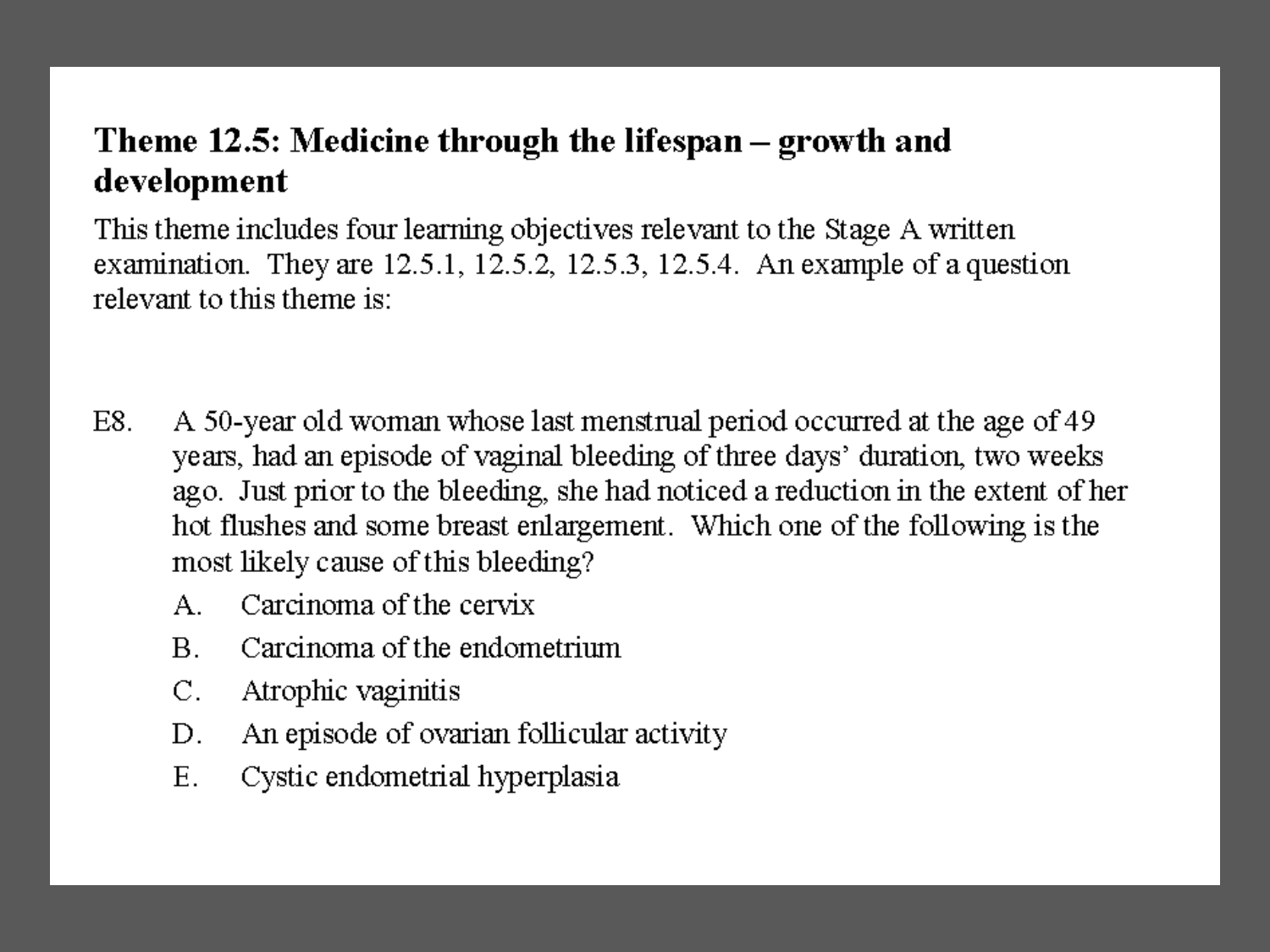# Theme 20.1: Properties and mechanisms of harm of agents that can affect health

This theme includes three learning objectives relevant to the Stage A written examination. They are 20.1.1, 20.1.2, 20.1.3. Two examples of questions relevant to this theme are:

- The potential for health risks from inhalation of nanofibres will be increased if: E9.
	- They are soluble in body fluids. A.
	- Their diameter exceeds 1 micrometre.  $\mathbf{B}$ .
	- Their diameter is less than 0.1 nanometre.  $C_{\cdot}$
	- Their length exceeds what a macrophage can engulf. D.
	- $E.$ They are volatile.

- $E10.$ Nearly all pathogenic *protozoan* micro-organisms:
	- Require an insect vector. А.
	- $\mathbf{B}$ . Form spores.
	- $C_{\cdot}$ Cause diseases for which there are no vaccines.
	- D. Cause infections that harm the liver and circulating blood cells.
	- $E.$ Cause zoonotic disease.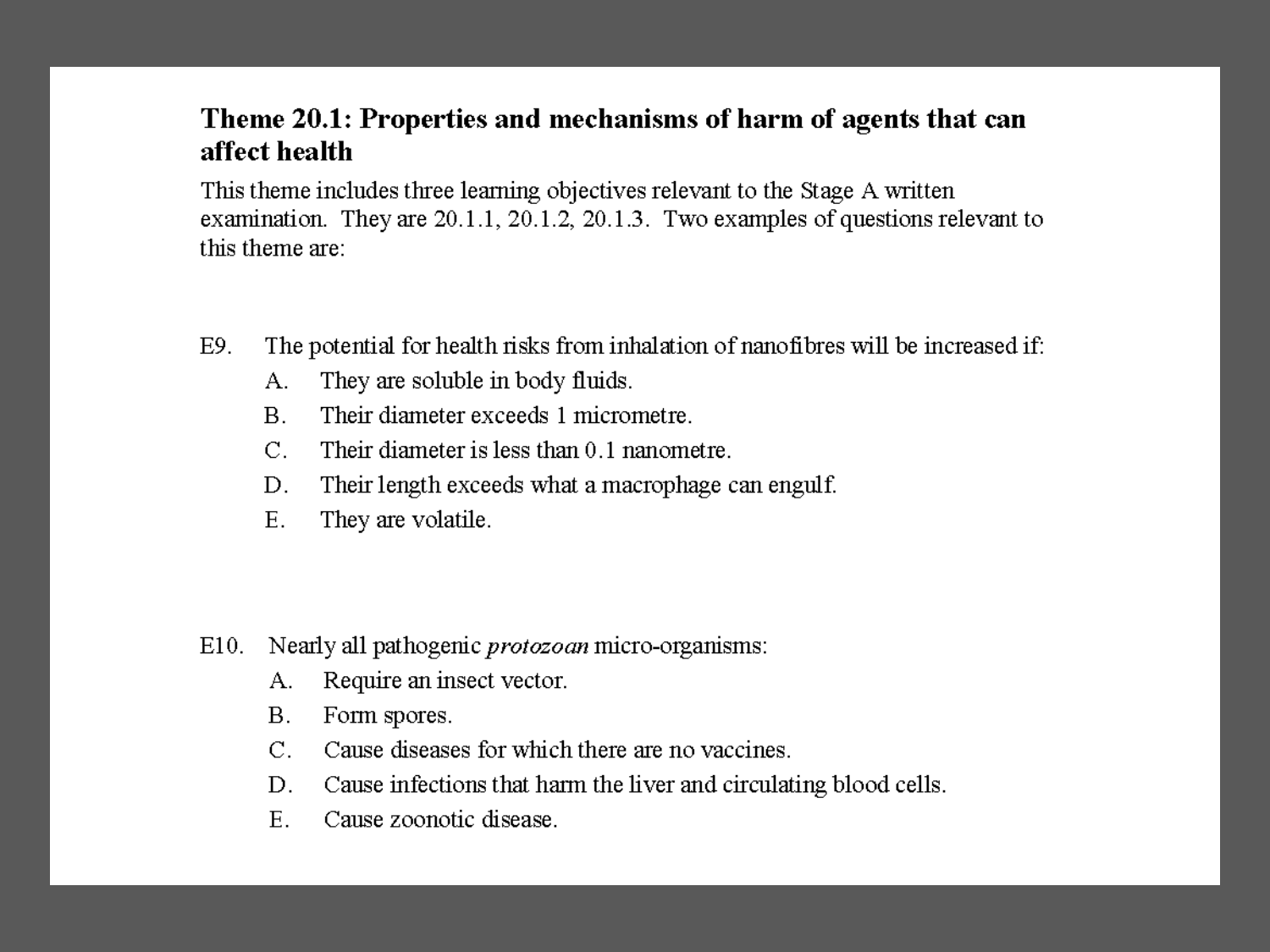### Domain 30: Critical appraisal of information

This domain includes ten learning objectives relevant to the Stage A written examination. They are 30.1.1, 30.2.1, 30.2.2, 30.2.3, 30.2.4, 30.3.1, 30.4.1, 30.4.2, 30.5.1, 30.6.1. Two examples of questions relevant to this domain are:

E11. A prospective study examined the association between two adverse reproductive outcomes – infertility and miscarriage – and at least 50 chemical and radiation exposures to *both* partners i.e. 2 outcomes  $\times$  > 50 exposures  $\times$  2 partners. Six hundred couples entered the study. Exposure was recorded simply as exposed/not exposed.

Tests of statistical significance were performed for each outcome and each partner against each of the exposures. Using a level of statistical significance of  $p < 0.05$ , six disparate chemical exposures (five of them home-related) were found to be associated with adverse reproductive outcomes. The authors concluded that ".......home-based chemical exposure provides a far greater threat to reproduction in our society than occupational exposure".

The reason chance sampling variability remains a plausible explanation of these findings is that:

- A retrospective study design should have been preferred. А.
- There appears to be no account taken of multiple comparisons.  $B<sub>1</sub>$
- $C_{\cdot}$ The extent of the exposures were not formally measured.
- There was no defined control group. D.
- $E.$ Miscarriages may not have all been recorded – some seen simply as a 'late period'.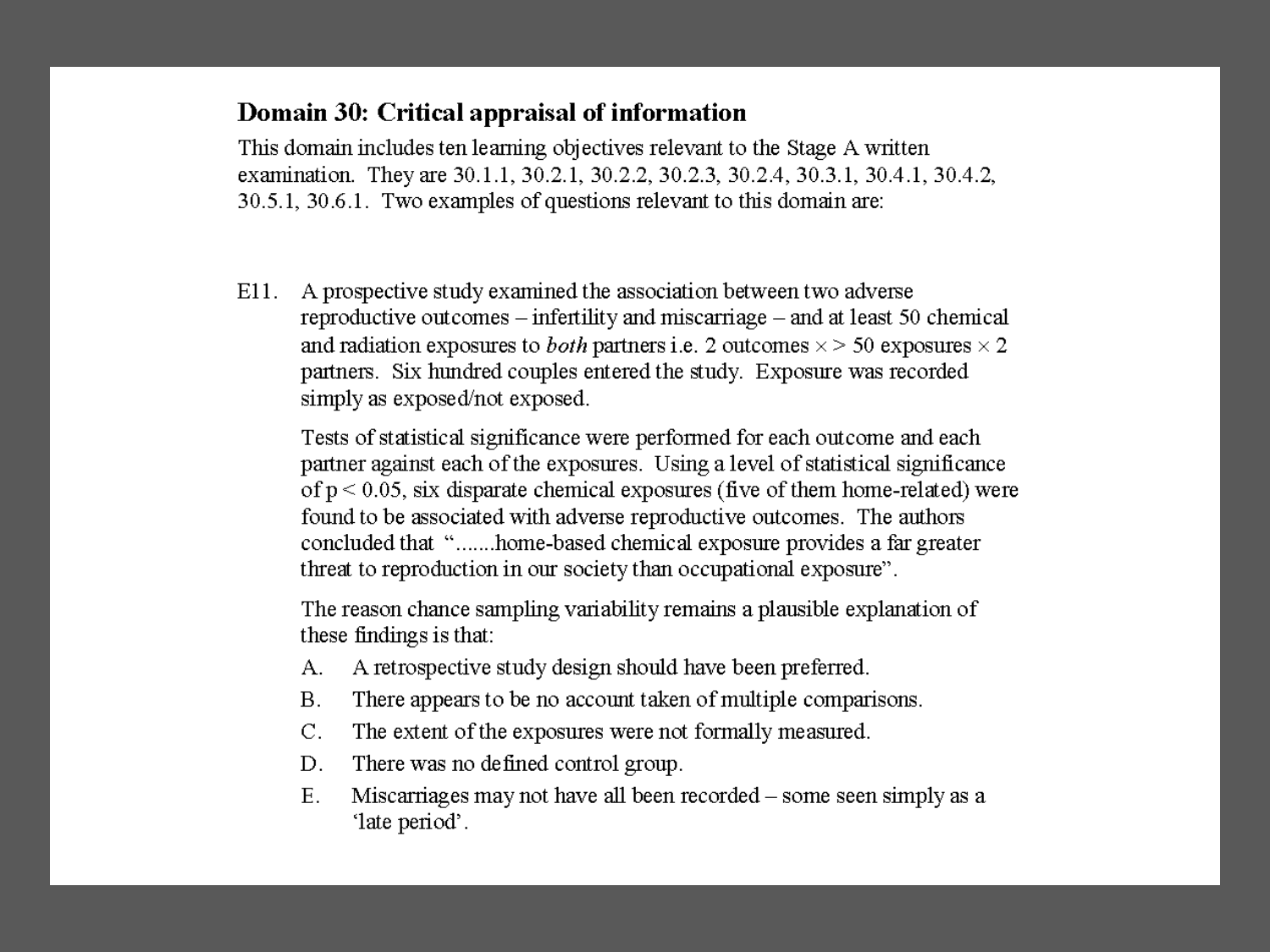- For a disease of interest to you, you read that a diagnostic test has the E12. following feature. The proportion of people with the disease that show a positive test result is five times the proportion of people without the disease that show a positive test result. This is describing the test's:
	- Attributable fraction.  $A_{\cdot}$
	- Positive likelihood ratio.  $\mathbf{B}$ .
	- Positive predictive value.  $C_{-}$
	- D. Sensitivity.
	- $E_{\cdot}$ Specificity.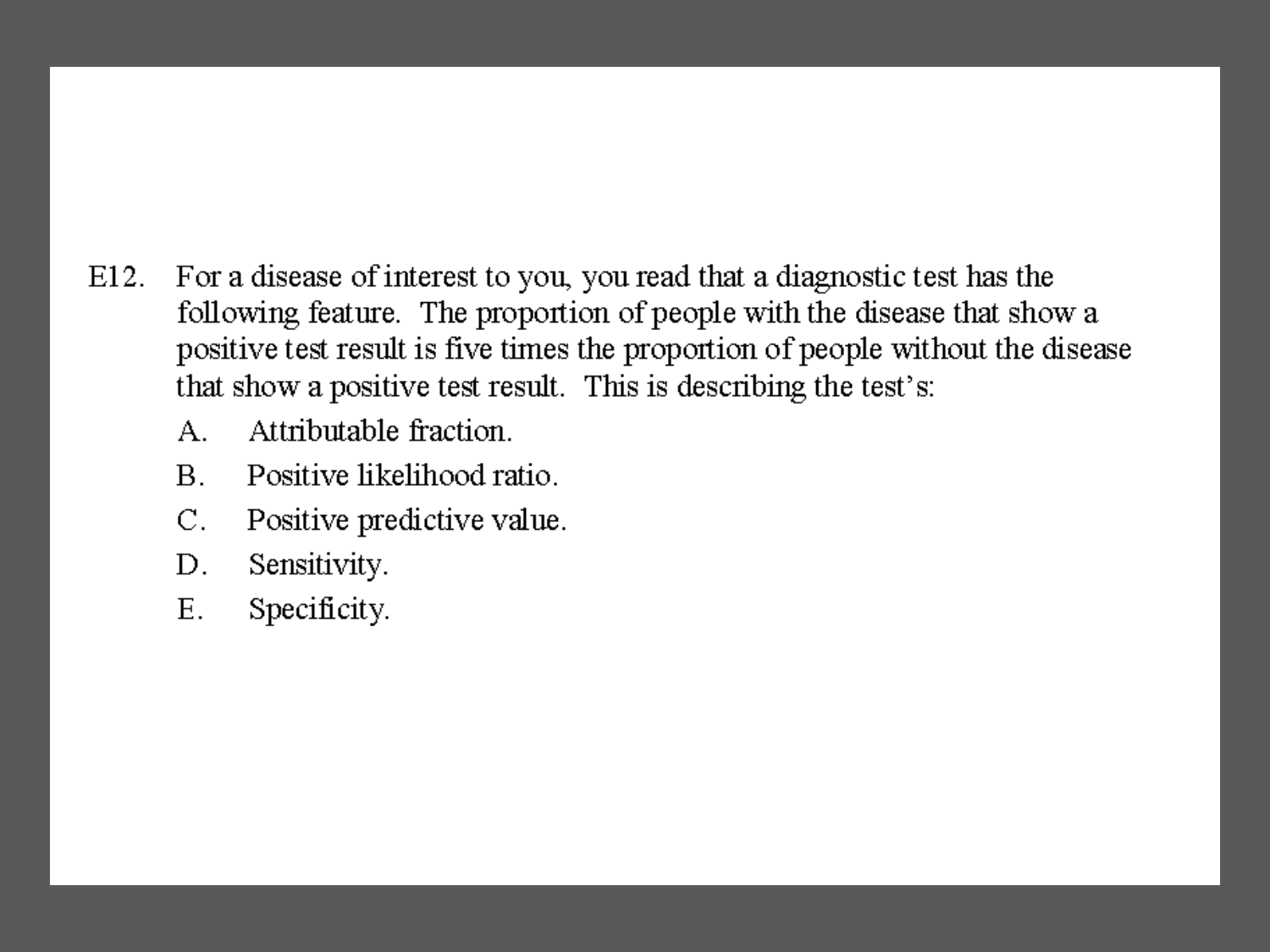# **Sub-domain 61: Communication**

This sub-domain includes seven learning objectives relevant to the Stage A written examination. They are 61.1.2, 61.2.1, 61.3.1, 61.3.2, 61.3.3, 61.4.1, 61.4.2. An example of a question relevant to this sub-domain is:

- Doctors often rely on printed patient information material to augment verbal  $E13.$ instructions or explanations during the consultation. Which one of the following aspects of literacy is the most crucial in relation to patient education capacity when a patient receives printed material?
	- Reading ability. A.
	- $B_{\cdot}$ Writing ability.
	- $C_{-}$ Spelling ability.
	- D. Reading comprehension.
	- $E_{\rm{H}}$ Ability to read out loud.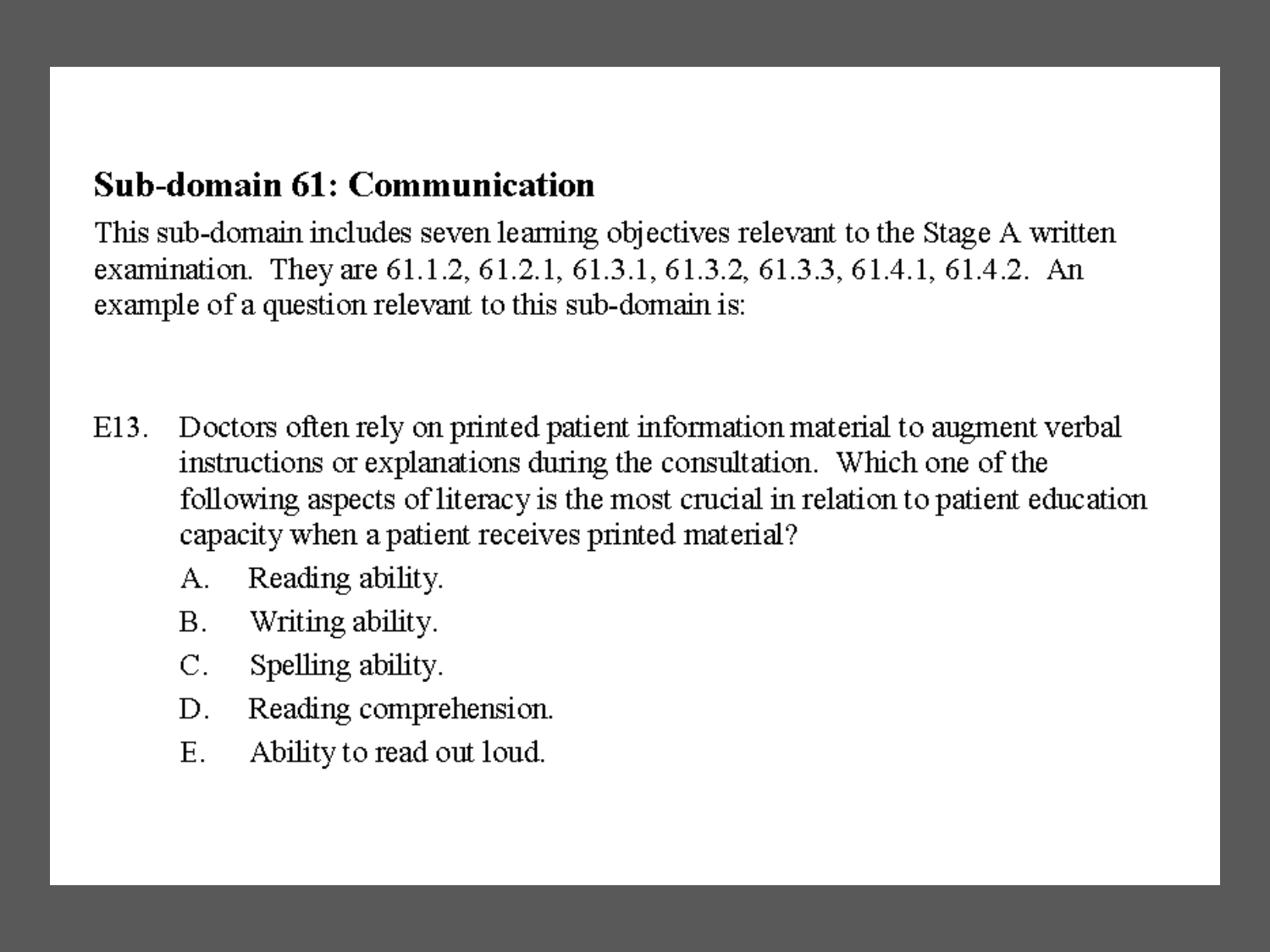# Sub-domain 62: Quality and safety

This sub-domain includes eight learning objectives relevant to the Stage A written examination. They are 62.1.1, 62.2.1, 62.2.2, 62.2.3, 62.3.1, 62.3.2, 62.3.3, 62.3.4. An example of a question relevant to this sub-domain is:

- E14. At the beginning of your morning shift in the Emergency Department you are asked by one of the nurses to 'tidy up' some paperwork left over from the night before. A patient who has now been discharged after treatment for a fractured radius was given pethidine, a narcotic analgesic that is strictly regulated by law. The nurse tells you that the night resident doctor 'forgot' to write it up because it was a very busy night and he had been distracted by a cardiac arrest and then a motor vehicle accident. The nurse insists that it was given and is pressuring you to countersign the drug register and retrospectively complete the patient's treatment chart. Which one of the following is the most appropriate response to this request?
	- Ring up the night resident. А.
	- **B.** Contact your Medical Defence Association.
	- $\mathcal{C}$ . Refer the matter to the senior Emergency Department clinician.
	- Sign for the medication and complete the treatment chart. D.
	- $E.$ Ring up the patient.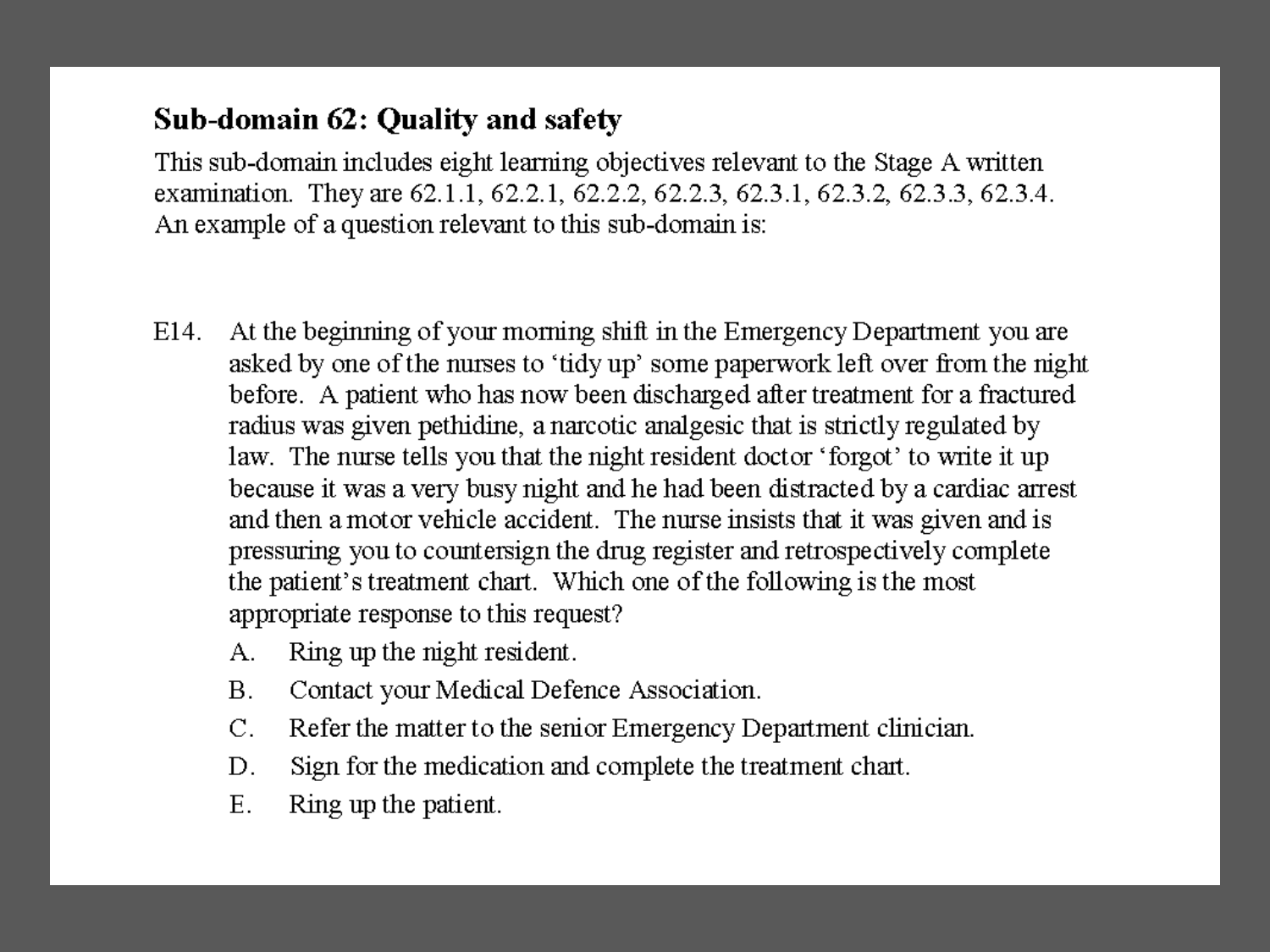# Sub-domain 63: Teaching and learning

This sub-domain includes one learning objective, 63.1.1, that is relevant to the Stage A written examination. An example of a question relevant to this sub-domain is:

- $E15.$ The prime purpose of a trainee's performing a mini clinical evaluation exercise (miniCEX) is to offer:
	- A formal way to learn clinical skills. Α.
	- **B.** A guide to one's likely performance in a clinical examination.
	- $C_{\cdot}$ A test of clinical knowledge.
	- Opportunity for observation and feedback by one more experienced. D.
	- Assurance of one's ability if it is done correctly.  $E_{\perp}$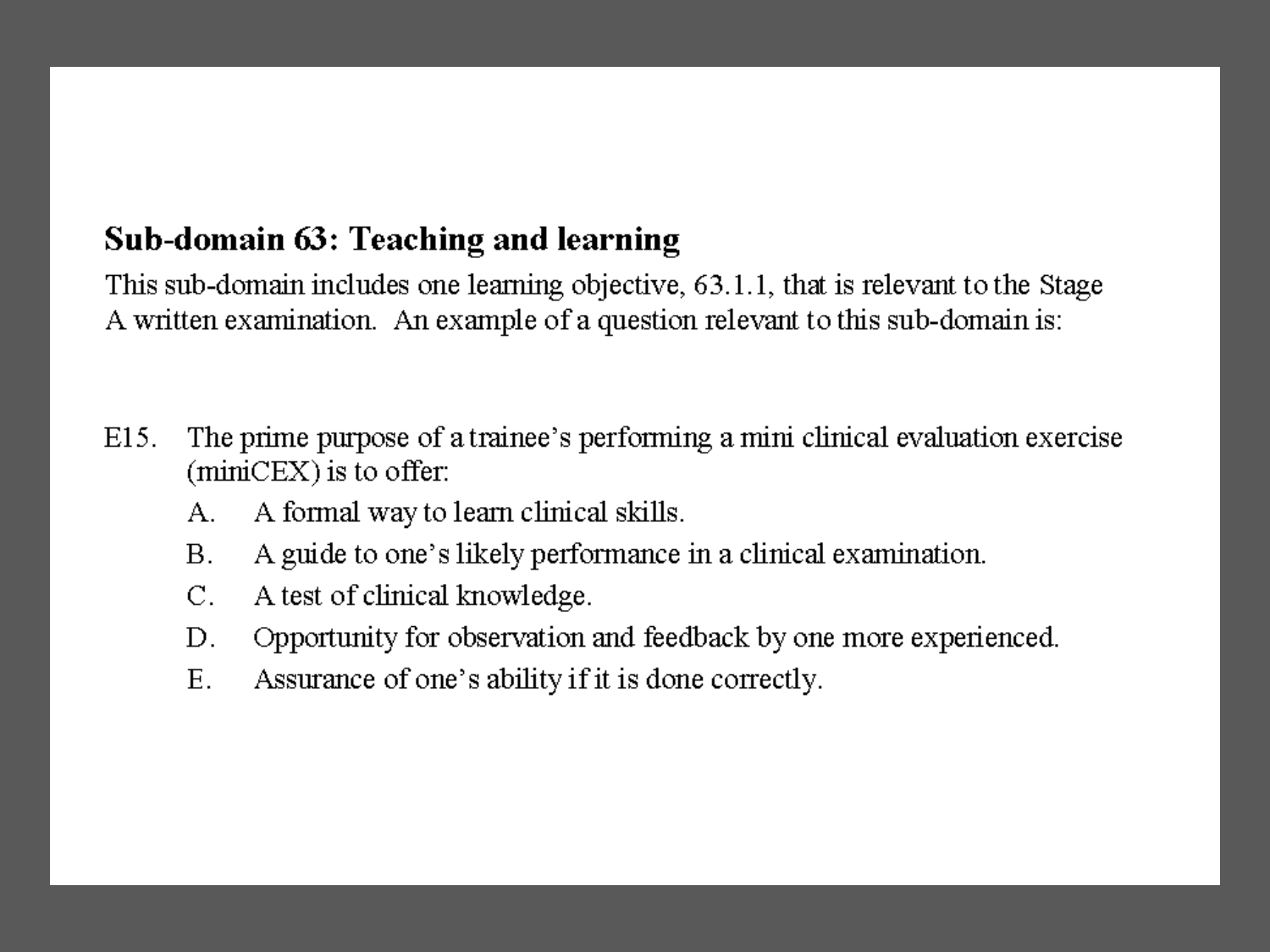# Sub-domain 64: Cultural competency

This sub-domain includes three learning objectives relevant to the Stage A written examination. They are  $64.1.2$ ,  $64.1.3$ ,  $64.1.6$ . An example of a question relevant to this sub-domain is:

 $E16.$ Cross-cultural communication is likely to be impaired by:

- Discussion with a patient who in his or her family should be involved in А. decisions about care.
- Providing verbal and written information in the patient's preferred **B.** language.
- $C_{\cdot}$ Minimising discussion of any difference in expectations so as to bring an alignment of views.
- D. Seeking to understand the relevance of values and beliefs and in order to help build a relationship.
- $E.$ Clarifying final decisions and the expectations of follow-up.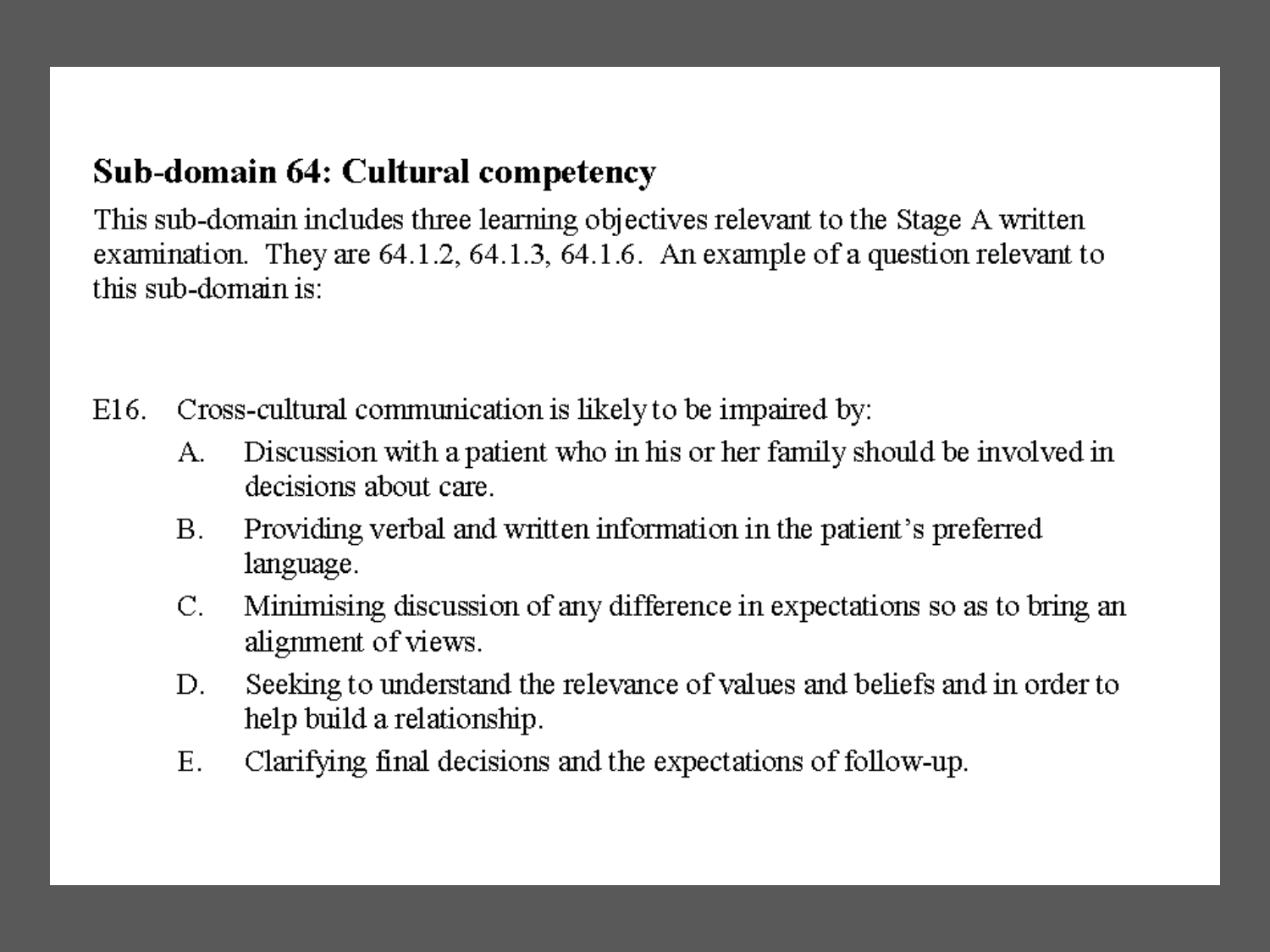### **Sub-domain 65: Ethics**

This sub-domain includes three learning objectives relevant to the Stage A written examination. They are 65.1.1, 65.3.1, 65.3.2. An example of a question relevant to this sub-domain is:

E17. A junior medical colleague has been attending a course on medical ethics and seeks your understanding of a term used on the course. He presented the following case and was asked to describe the term 'conspiracy of silence'.

> A 78 year old woman has been diagnosed with small cell carcinoma of the left lung with probable liver and bone metastases. Prior to undergoing the diagnostic tests, the patient stated that she did not wish to be told of any serious diagnosis and she also stated that her family were not to be told of her condition. She wants to return home to the care of her trusted general practitioner.

Which one of the following best describes the 'conspiracy of silence' in the case presented?

- The doctor agrees to give false information to the relatives about the А. diagnosis.
- **B.** The doctor provides the patient with an over-optimistic prognosis for her condition.
- The doctor does not provide sufficient detail to her general practitioner to  $C_{\cdot}$ continue her care.
- The doctor agrees not to tell the patient her diagnosis. D.
- $E.$ The doctor agrees not to tell the family of her prognosis.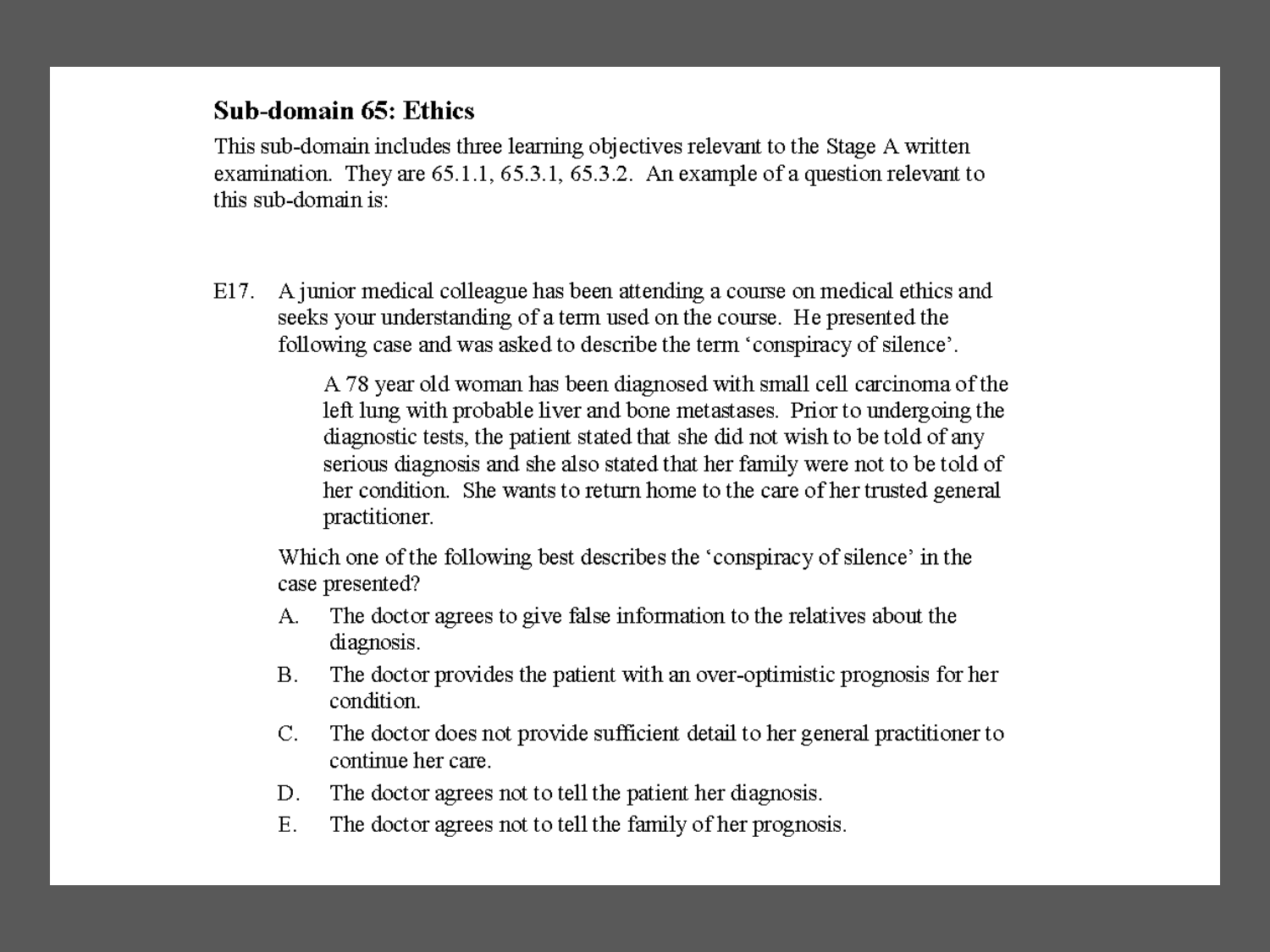# Sub-domain 67: Leadership and management

This sub-domain has one learning objective, 67.1.2, that is relevant to the Stage A written examination. An example of a question relevant to this sub-domain is:

- E18. At a recent performance review, your supervisor commented that you need to be more assertive. You consider modes of behaviour that you would like to work on. Which of the following item is the best means of being assertive:
	- Firmly justify and explain any decision to say "No". А.
	- $B<sub>1</sub>$ Try hard to avoid making mistakes.
	- $C_{\cdot}$ Avoid answering a "Yes" that you'll regret; instead pause and say "Let me think about that".
	- Avoid changing your mind; it makes you look weak or indecisive. D.
	- $E_{\perp}$ At the start of an interaction, employ silence to cause the other person to guess what you want.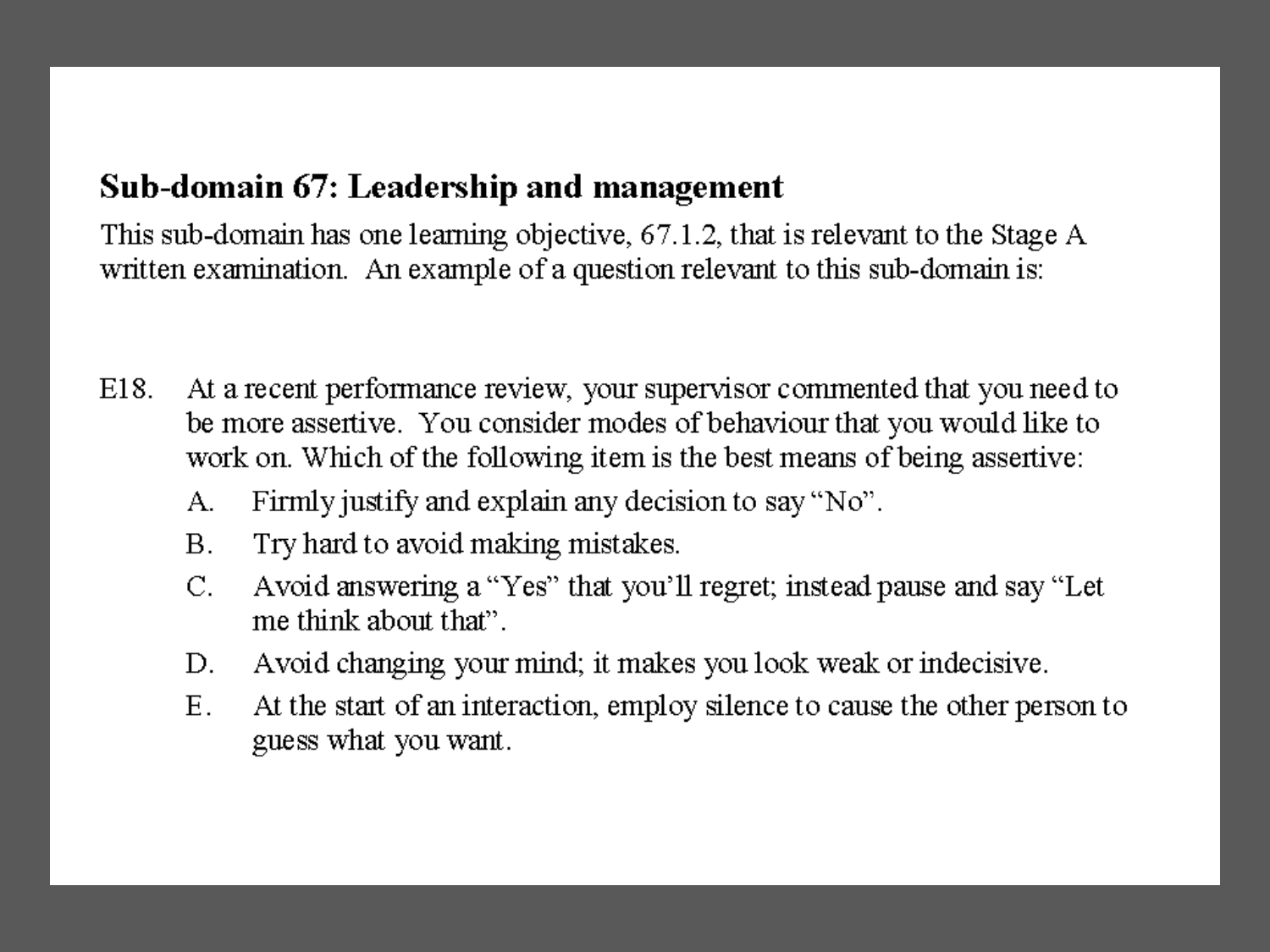# Sub-domain 68: Health advocacy

This sub-domain includes three learning objectives relevant to the Stage A written examination. They are  $68.1.1$ ,  $68.2.1$ ,  $68.3.1$ . An example of a question relevant to this sub-domain is:

- E<sub>19</sub>. The most important way for a doctor to demonstrate an intent to be an advocate for his or her patient is to:
	- Work to discover ways that the health system has not optimised the A. patient's care.
	- Build the patient's awareness of his or her rights.  $\rm{B}$ .
	- $C_{\cdot}$ Support the patient in finding resolutions to issues that concern him or her.
	- Solve problems about an error in care 'in-house' before legal remedies D. are applied.
	- $E_{\perp}$ Take action to redress the inequalities in the health system.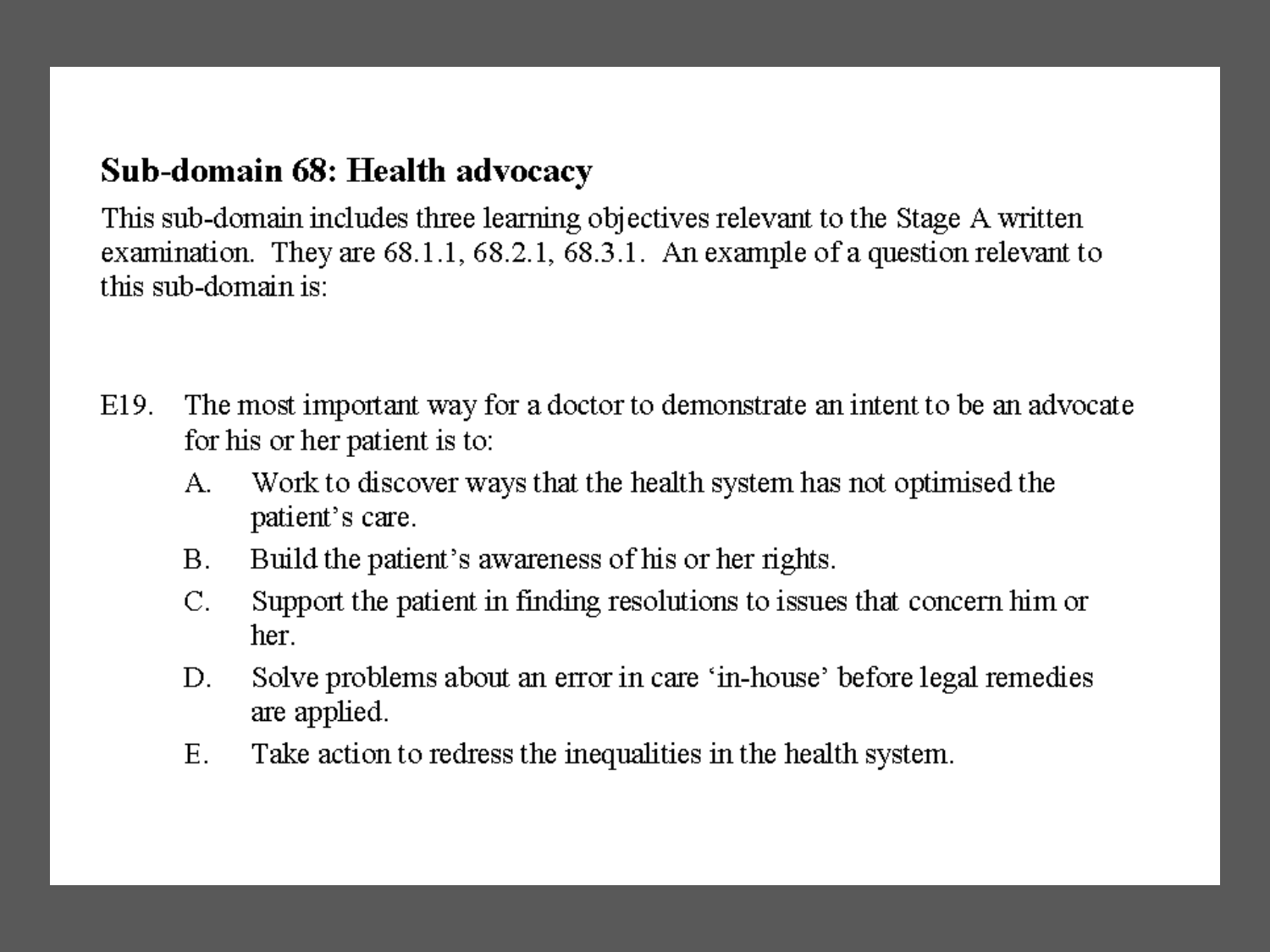# Sub-domain 69: The broader context of health

This sub-domain includes five learning objectives relevant to the Stage A written examination. They are 69.1.1, 69.2.1, 69.3.1, 69.4.1, 69.5.1. An example of a question relevant to this sub-domain is:

- $E20.$ A local community group asks you to give a brief presentation to its members on weight loss and obesity issues, and discuss the meaning of body mass index (BMI). Which one of the following concepts about BMI would be the most appropriate to include?
	- Combined with waist circumference, BMI is the most useful indicator of A. health risk
	- Weight/standard weight ratio is less reliable than BMI when assessing **B.** obesity in children
	- $C_{\cdot}$ Adjust upper limit of normal for BMI upwards for people from South-East Asia.
	- Bioimpedence analysis is a more useful measure of obesity than BMI in D. body builders.
	- $E_{\cdot}$ BMI can overestimate body fat in the elderly.